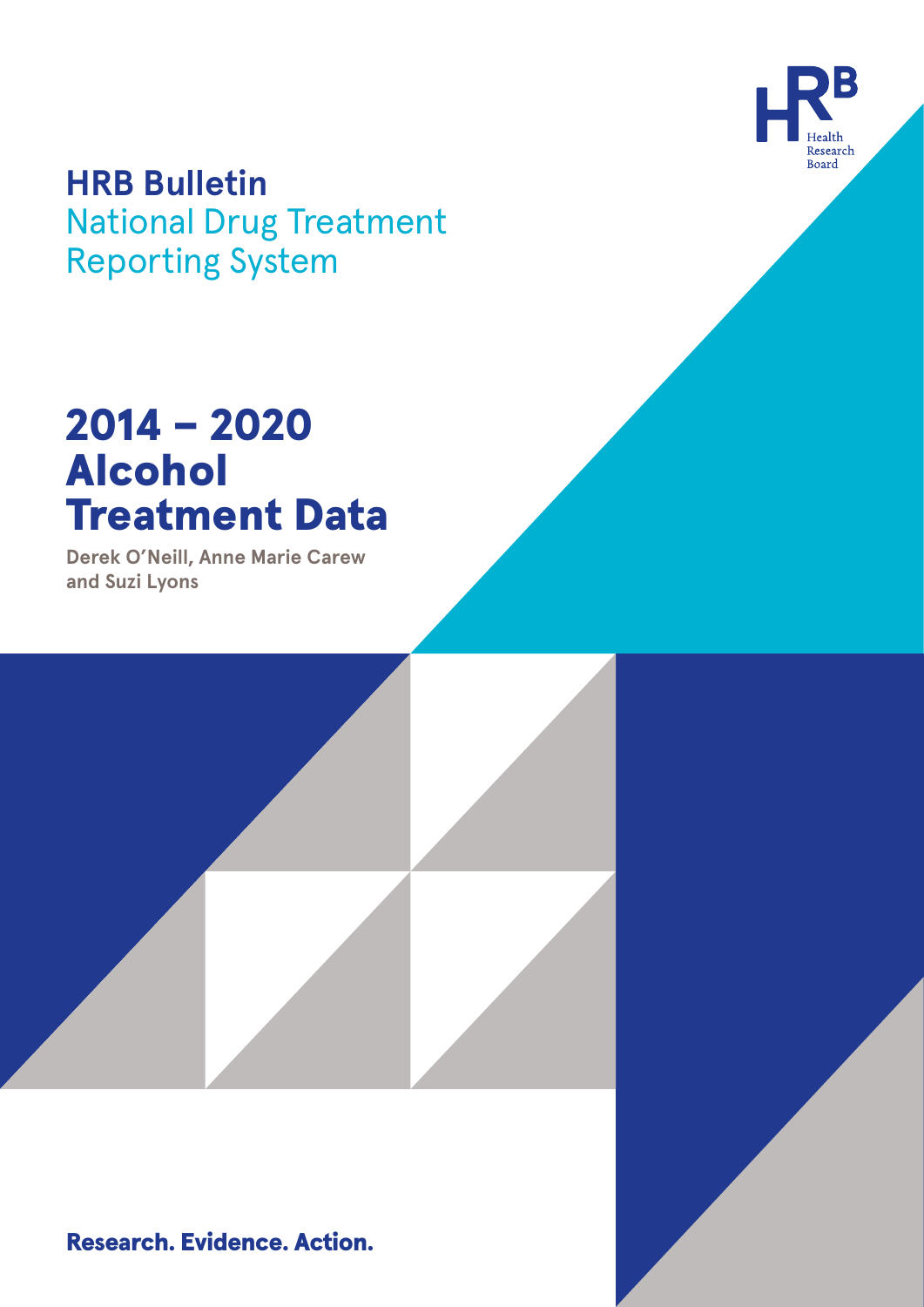#### **Published by:**

Health Research Board, Dublin An Bord Taighde Sláinte © Health Research Board 2021 HRB StatLink Series ISSN 2737-7652

Copies of this report can be obtained from: Health Research Board Grattan House 67-72 Lower Mount St Dublin 2

**t** + 353 1 234 5000 **f** + 353 1 661 1856 **e** hrb@hrb.ie **w** www.hrb.ie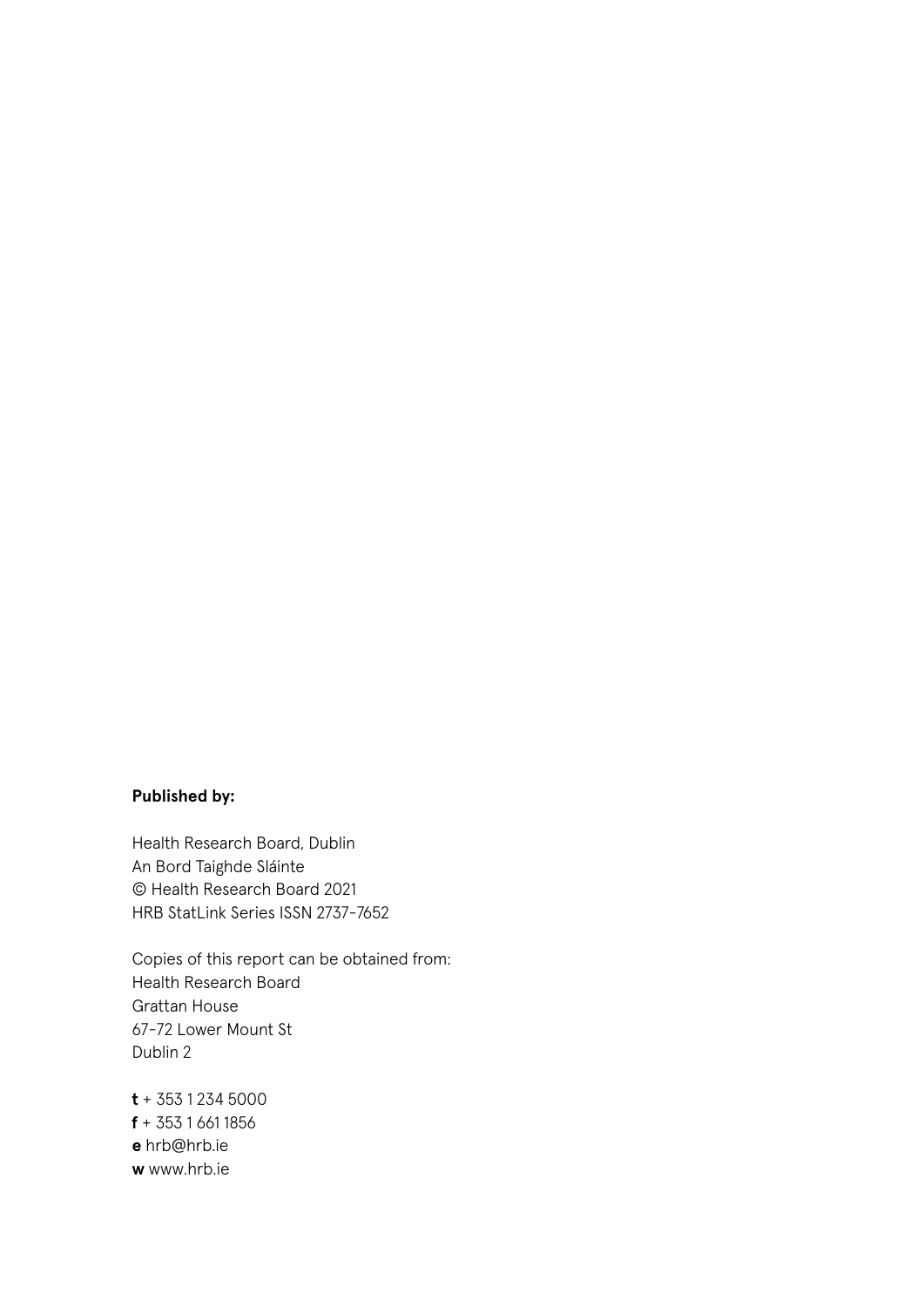# **HRB StatLink Series 7**

# National Drug Treatment Reporting System 2014 – 2020 Alcohol Treatment Data

Derek O'Neill, Anne Marie Carew and Suzi Lyons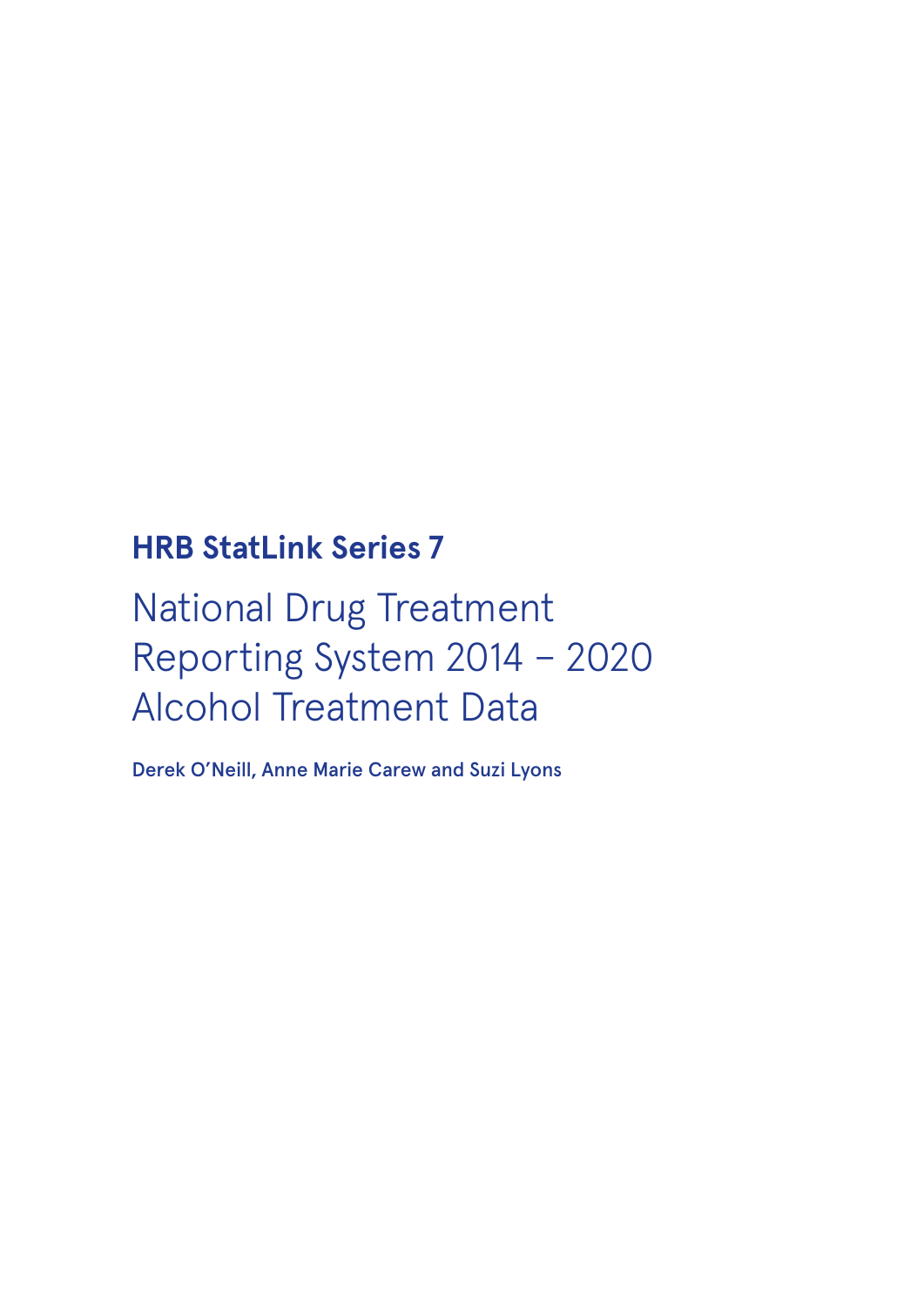## Summary

In this bulletin, trends in **treated problem alcohol use** are described for the seven-year period from 2014 to 2020. The data are taken from the **National Drug Treatment Reporting System** (NDTRS), the national surveillance system that records and reports on cases of drug and alcohol treatment in Ireland.

NDTRS data for 2020 should be interpreted in the context of COVID-19. In 2020, there was an overall drop in the number of cases entering drug treatment which in part was the result of temporary service closures and measures introduced to comply with Covid-19 restrictions. This does not necessarily indicate a real decline in demand for treatment.

### **Overview**

In this seven-year period, 51,205 cases were treated for **alcohol** as a main problem.

- **•** The number of cases treated decreased from 7,546 in 2019 to 5,824 in 2020, a drop of 22.8%.
- **•** The proportion of *new cases* decreased from 48.6% in 2014 to 42.8% in 2020.

### **Level of problem alcohol use**

- **•** In 2020, the **median age** at which cases first started drinking alcohol was 16 years.
- **•** Over the period, almost two-in-every-three (66.1%) cases were classified as **alcohol dependent**.
- **•** In 2020, 57.2% of new cases were classified as **alcohol dependent** as compared to 53.2% in 2014.
- **•** The proportion of previously treated cases classified as **alcohol dependent** increased from 66.6% in 2014 to 72.1% in 2020.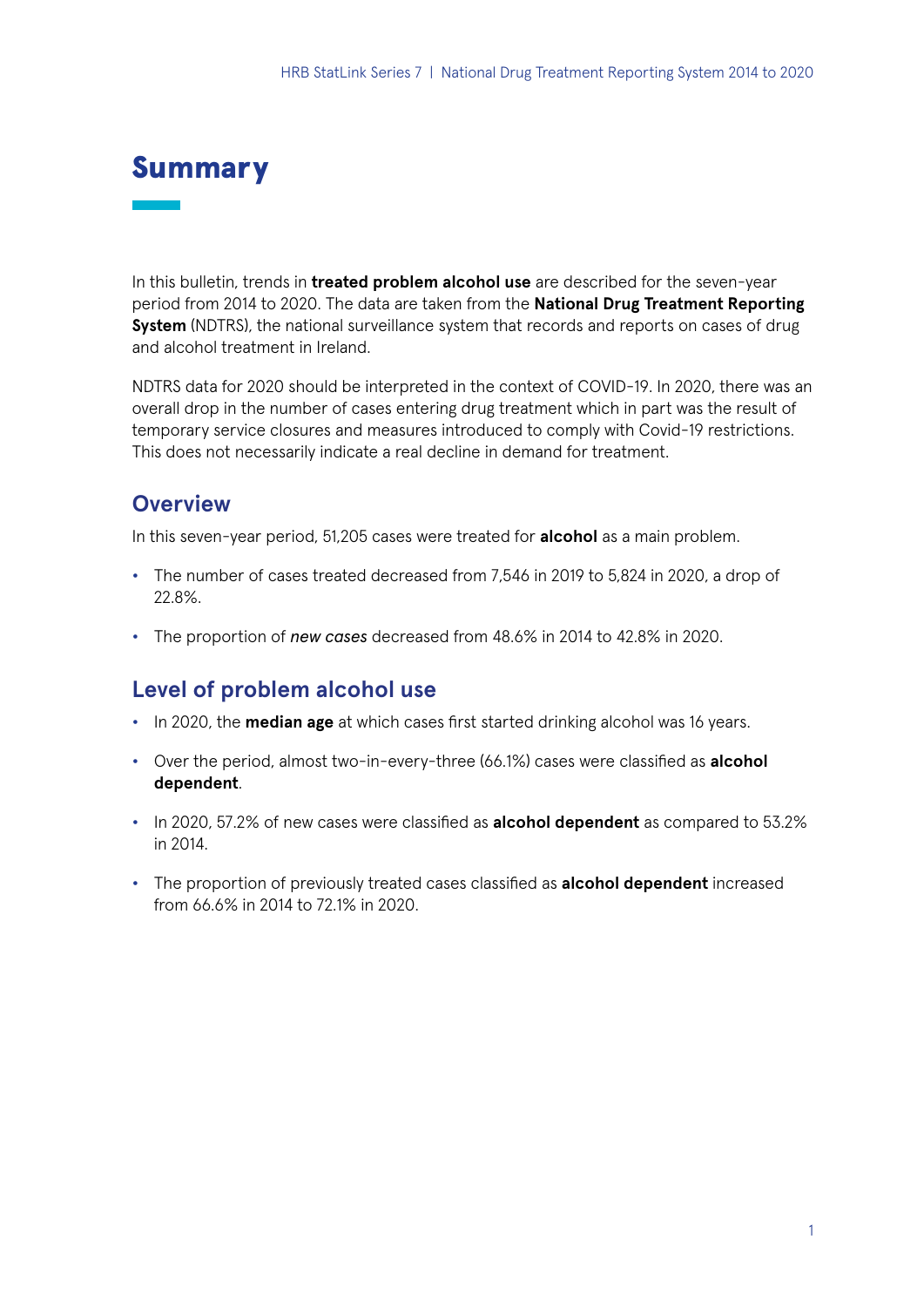### **Socio-demographics**

- **•** In 2020, the **median age** of treated cases was 41 years, similar to previous years.
- **•** The majority of cases in 2020 were **male** (61.9%).
- **•** The proportion of cases with an **Irish Traveller** ethnicity was 2.7% in 2014 and 2.1% in 2020.
- **•** Almost half (49.2%) of cases in 2020 were **unemployed.**
- **•** The proportion of cases that were **homeless** increased from 6.4% in 2014 to 8.5% in 2020.
- **•** In 2020, 10.7% of males and 4.8% of females were recorded as **homeless**.
- **•** Among female cases recorded in 2020, 26.3% (583) were **residing with children** aged 17 years or younger, as compared to 12.0% (432) of all male cases.
- **•** In 2020, almost one-third (32.6%) of females were aged **50 years and over** compared to one-quarter (25.7%) of males.

### **Polydrug use**

Polydrug use was reported by almost one-quarter (23.1%) of those treated for problem alcohol use.

- **• Cannabis** was the most common additional drug used. The proportion of cases reporting cannabis use declined from 63.2% in 2014 to 54.9% in 2020.
- **• Cocaine** was the second most common additional drug recorded. This has increased from 28.2% in 2014 to 54.1% in 2020.
- **•** In 2020, **cocaine** as an additional drug was more common among males (55.6%) than among females (50.3%)
- **• Benzodiazepines** were the third most common additional drug reported (24.6%) in 2020.
- **• Opioids** were the fourth most common additional drug reported (11.6%) in 2020.
- **•** In 2020, **opioids** as an additional problem drug were more common among females (14.6%) than among males (10.4%).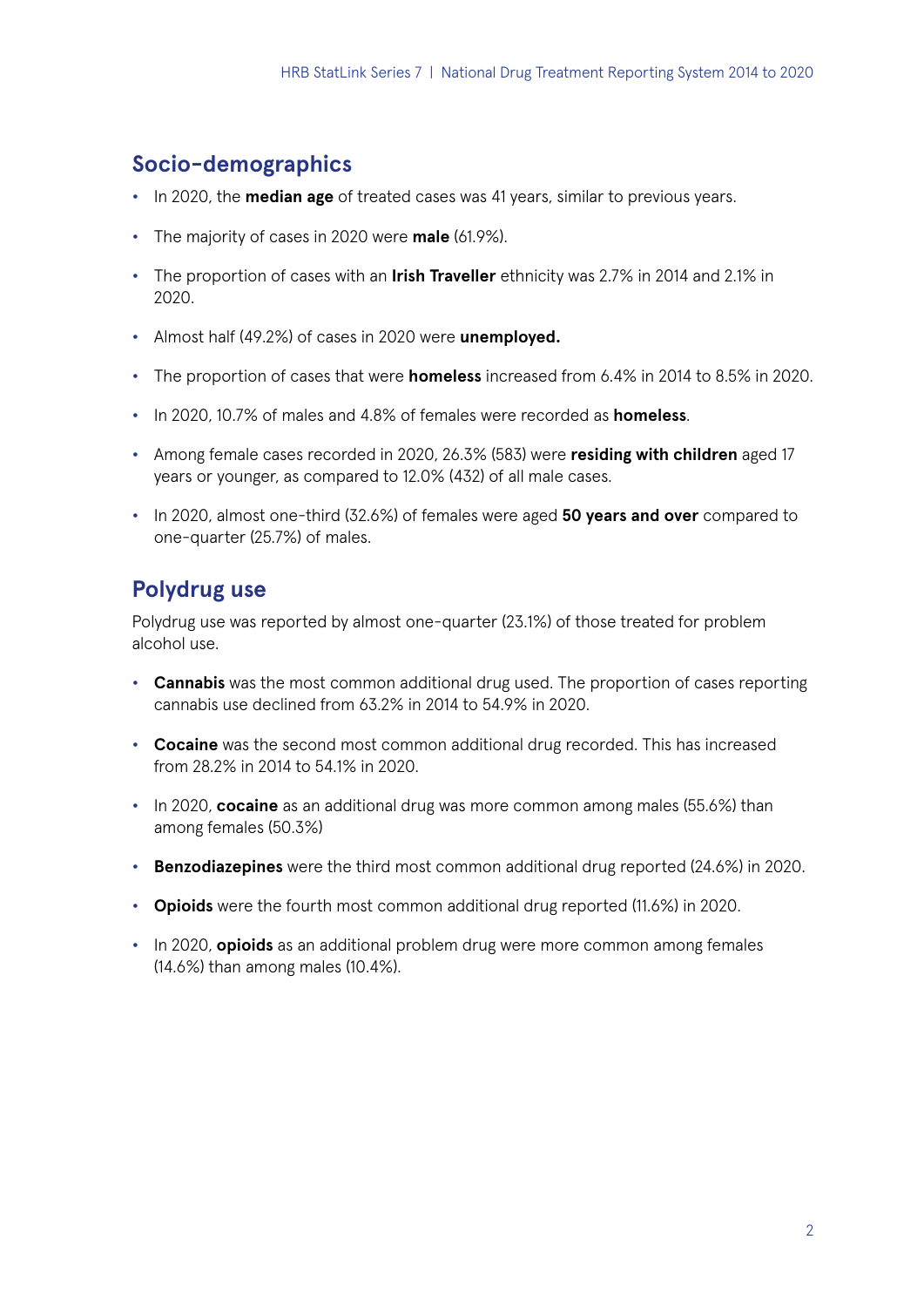## NDTRS cases 2014 to 2020

This bulletin presents alcohol treatment data from the NDTRS for the period 2014–2020.1 Data in this bulletin supersede all previously published data from NDTRS publications.

The National Drug and Alcohol Strategy *Reducing Harm, Supporting Recovery: A Health Led Response to Drug and Alcohol Use in Ireland 2017—2025* requires all publicly funded drug and alcohol services to complete the NDTRS for all people who use services (action item 5.1.47). Included in the NDTRS are cases treated in all types of services: outpatient, inpatient, low threshold, general practitioners, and those treated in prison.<sup>2</sup>

NDTRS data for 2020 should be interpreted in the context of COVID-19. In 2020, there was an overall drop in the number of cases entering drug treatment which in part was the result of temporary service closures and measures introduced to comply with Covid-19 restrictions. This does not necessarily indicate a real decline in demand for treatment. High quality data are vital more than ever for measuring and understanding the impact of COVID-19 on addiction and addiction treatment in Ireland.<sup>3,4</sup>

In the seven-year period, a total of 51,205 cases treated for problem alcohol use reported alcohol as the main problem substance.<sup>5</sup>

The number of treated cases recorded decreased from 7,760 in 2014 to 5,824 in 2020 **(Table 1).**<sup>6,7,8</sup> Between 2019 and 2020, the number of treated cases decreased by 22.8%, from 7,546 cases to 5,824 cases.

New cases (never treated before) decreased in proportion from 48.6% in 2014 to 42.8% in 2020. The proportion of previously treated cases decreased from 49.1% in 2014 to 45.1% in 2019, then increased to 54.4% in 2020.

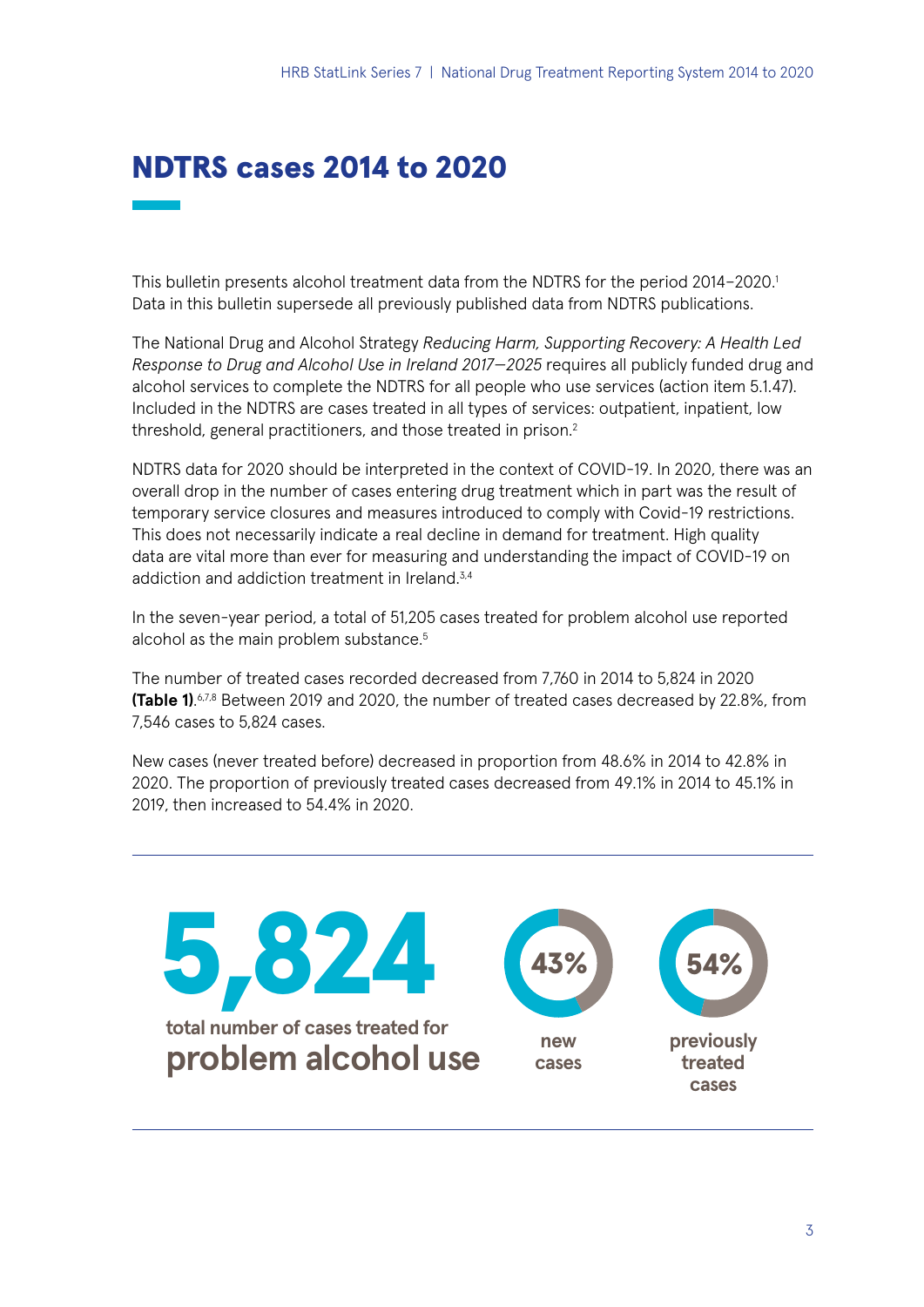# Type of service provider

In 2020, three-in-every-five (60.2%) cases were treated in outpatient facilities **(Table 2)**. The proportion of cases treated in residential settings decreased from 36.1% in 2014 to 28.8% in 2020. The reduction in residential numbers can in part be attributed to temporary closures and measures introduced to comply with COVID-19 restrictions.

The proportion of cases treated in low threshold services was 8.0%, while the proportion of cases treated in prison was 3.0% in 2020. General practitioners do not currently report alcohol treatment figures to the NDTRS.

# Polydrug use

In 2020, 23.1% of cases treated for problem alcohol use reported problem use of more than one substance (polydrug use) **(Table 3)**.

In 2020, cannabis (54.9%) was the most common additional drug reported by cases with polydrug use, followed by cocaine (54.1%) and benzodiazepines (24.6%) **(Table 4)**.

The proportion of cases reporting cannabis decreased from 63.2% in 2014 to 54.9% in 2020.

Problem use of cocaine increased from 28.2% in 2014 to 54.1% in 2020.

The proportion of cases treated for benzodiazepines decreased from 27.9% in 2014 to 21.8% in 2019, then increased to 24.6% in 2020.

In 2020, 7 (0.5%) cases reported pregabalin (Lyrica) as a problem in addition to alcohol, a decrease from 15 (1.0%) cases in 2019.

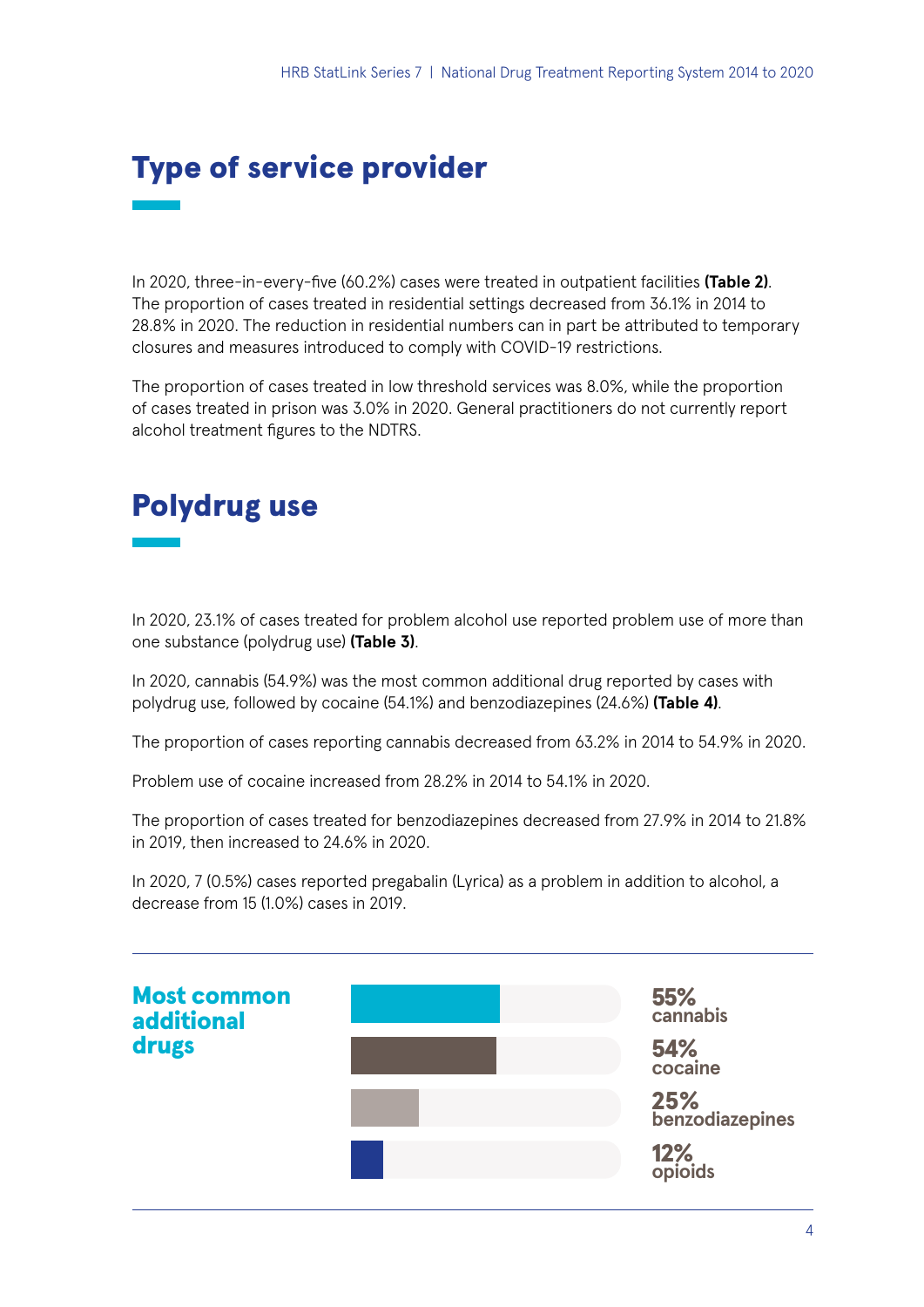|                          | 2014 |        | 2015 |        | 2016         |        | 2017         |        | 2018 |        | 2019 |        | 2020         |        |
|--------------------------|------|--------|------|--------|--------------|--------|--------------|--------|------|--------|------|--------|--------------|--------|
|                          | n    | (%)    | n    | $(\%)$ | $\mathsf{n}$ | (%)    | $\mathsf{n}$ | (%)    | n.   | (%)    | n    | (%)    | $\mathsf{n}$ | (%)    |
| <b>All cases</b>         | 7760 |        | 7618 |        | 7643         |        | 7350         |        | 7464 |        | 7546 |        | 5824         |        |
| New cases                | 3772 | (48.6) | 3553 | (46.6) | 3678         | (48.1) | 3500         | (47.6) | 3230 | (43.3) | 3296 | (43.7) | 2490         | (42.8) |
| Previously treated cases | 3807 | (49.1) | 3948 | (51.8) | 3783         | (49.5) | 3652         | (49.7) | 3705 | (49.6) | 3400 | (45.1) | 3170         | (54.4) |
| Treatment status unknown | 181  | (2.3)  | 117  | (1.5)  | 182          | (2.4)  | 198          | (2.7)  | 529  | (7.1)  | 850  | (11.3) | 164          | (2.8)  |

Table 1: Number of cases treated for alcohol as a main problem, by treatment status, NDTRS 2014 to 2020

Table 2: Number of cases treated for alcohol as a main problem, by type of service provider, NDTRS 2014 to 2020

|                  | 2014         |        | 2015 |        | 2016 |        | 2017         |        | 2018 |        | 2019 |        | 2020 |        |
|------------------|--------------|--------|------|--------|------|--------|--------------|--------|------|--------|------|--------|------|--------|
|                  | $\mathsf{n}$ | (%)    | n    | (%)    | n    | (%)    | $\mathsf{n}$ | (%)    | n    | (%)    | n    | (%)    | n    | (% )   |
| <b>All cases</b> | 7760         |        | 7618 |        | 7643 |        | 7350         |        | 7464 |        | 7546 |        | 5824 |        |
| Outpatient       | 4133         | (53.3) | 4018 | (52.7) | 4005 | (52.4) | 3894         | (53.0) | 4087 | (54.8) | 4093 | (54.2) | 3505 | (60.2) |
| Inpatient*       | 2803         | (36.1) | 2916 | (38.3) | 2994 | (39.2) | 2949         | (40.1) | 2792 | (37.4) | 2806 | (37.2) | 1680 | (28.8) |
| Low threshold    | 605          | (7.8)  | 480  | (6.3)  | 495  | (6.5)  | 436          | (5.9)  | 451  | (6.0)  | 469  | (6.2)  | 467  | (8.0)  |
| Prison           | 219          | (2.8)  | 204  | (2.7)  | 149  | (1.9)  | 71           | (1.0)  | 134  | (1.8)  | 178  | (2.4)  | 172  | (3.0)  |

\* Includes any service where the client stays overnight, e.g., in-patient detoxification, therapeutic communities, respite and step down

Table 3: Polydrug use in cases treated for alcohol as a main problem, NDTRS 2014 to 2020

|                                   | 2014         |        | 2015         |        | 2016 |        | 2017         |        | 2018 |        | 2019 |        | 2020 |        |
|-----------------------------------|--------------|--------|--------------|--------|------|--------|--------------|--------|------|--------|------|--------|------|--------|
|                                   | $\mathsf{n}$ | (%)    | $\mathsf{I}$ | (%)    | n    | (%)    | $\mathsf{n}$ | (%)    | n    | (%)    | n    | (%)    | n    | (% )   |
| <b>All cases</b>                  | 7760         |        | 7618         |        | 7643 |        | 7350         |        | 7464 |        | 7546 |        | 5824 |        |
| Alcohol only                      | 6252         | (80.6) | 6196         | (81.3) | 6315 | (82.6) | 5898         | (80.2) | 5861 | (78.5) | 5976 | (79.2) | 4477 | (76.9) |
| Reported other additional drug(s) | 1508         | (19.4) | 1422         | (18.7) | 1328 | (17.4) | 1452         | (19.8) | 1603 | (21.5) | 1570 | (20.8) | 1347 | (23.1) |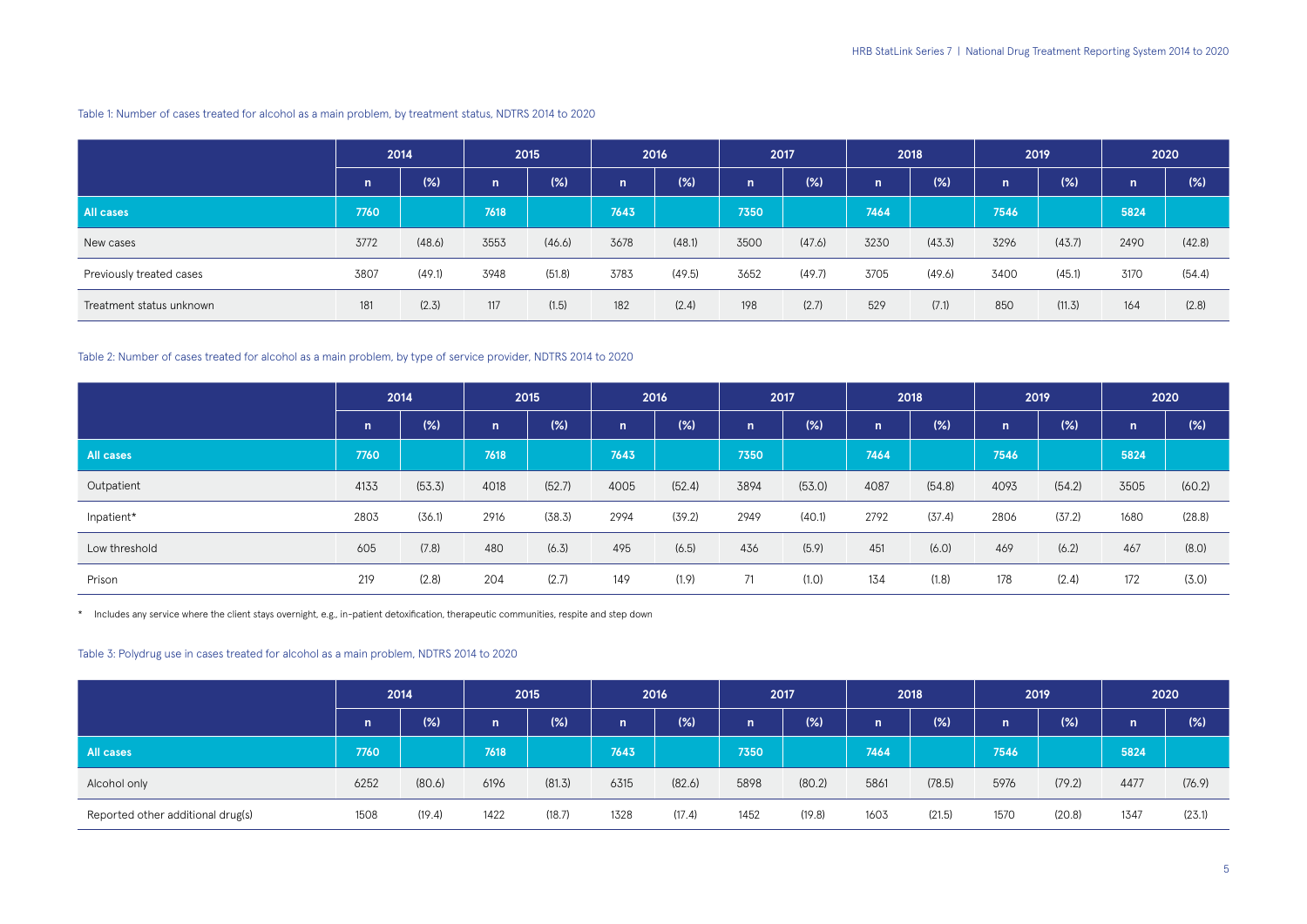Table 4: Polydrug use - additional problem drugs for all cases and new cases, NDTRS 2014 to 2020

**2014 2015 2016 2017 2018 2019 2020 n (%) n (%) n (%) n (%) n (%) n (%) n (%) All cases 1508 1422 1328 1452 1603 1570 1347** Cannabis 953 (63.2) 852 (59.9) 766 (57.7) 878 (60.5) 940 (58.6) 881 (56.1) 740 (54.9) Cocaine 426 (28.2) 462 (32.5) 470 (35.4) 607 (41.8) 772 (48.2) 844 (53.8) 729 (54.1) Benzodiazepines 421 (27.9) 357 (25.1) 380 (28.6) 332 (22.9) 375 (23.4) 342 (21.8) 331 (24.6) Opioids 230 (15.3) 200 (14.1) 202 (15.2) 207 (14.3) 212 (13.2) 206 (13.1) 156 (11.6) MDMA (ecstasy) 173 (11.5) 142 (10.0) 99 (7.5) 134 (9.2) 185 (11.5) 146 (9.3) 104 (7.7) Amphetamines 57 (3.8) 66 (4.6) 51 (3.8) 49 (3.4) 57 (3.6) 46 (2.9) 38 (2.8) Novel psychoactive substances 18 (1.2) 27 (1.9) 30 (2.3) 18 (1.2) 15 (0.9) Z Drugs\* 38 (2.5) 39 (2.7) 33 (2.5) 27 (1.9) 19 (1.2) 18 (1.1) 17 (1.3) Volatile inhalants 7 (0.5) ~ ~ ~ 6 (0.4) ~ ~ ~ ~ ~ ~ Other 48 (3.2) 27 (1.9) 38 (2.9) 62 (4.3) 71 (4.4) 70 (4.5) 43 (3.2) **New cases 678 625 593 656 635 659 570** Cannabis 442 (65.2) 385 (61.6) 340 (57.3) 408 (62.2) 390 (61.4) 394 (59.8) 325 (57.0) Cocaine 201 (29.6) 225 (36.0) 221 (37.3) 290 (44.2) 331 (52.1) 365 (55.4) 335 (58.8) Benzodiazepines 158 (23.3) 109 (17.4) 149 (25.1) 122 (18.6) 106 (16.7) 111 (16.8) 101 (17.7) Opioids 75 (11.1) 50 (8.0) 62 (10.5) 63 (9.6) 45 (7.1) 46 (7.0) 40 (7.0) MDMA (ecstasy) 84 (12.4) 72 (11.5) 57 (9.6) 57 (8.7) 77 (12.1) 64 (9.7) 55 (9.6) Amphetamines 21 (3.1) 28 (4.5) 19 (3.2) 22 (3.4) 22 (3.5) 21 (3.2) 17 (3.0) Novel psychoactive substances  $\sim$   $\sim$  14 (2.2) 10 (1.7) 8 (1.2)  $\sim$ Z Drugs\* 13 (1.9) 9 (1.4) 7 (1.2) 13 (2.0) ~ ~ ~ ~ 0 0 Volatile inhalants ~ ~ ~ ~ ~ ~ ~ ~ 0 0 ~ ~ ~ ~ Other 21 (3.1) 10 (1.6) 18 (3.0) 29 (4.4) 21 (3.3) 27 (4.1) 24 (4.2)

\* Z-Drugs are non-benzodiazepine hypnotic sedative drugs, e.g., zolpidem, zopiclone

~ Cells with five cases or fewer

|      | 2019   |               | 2020   |
|------|--------|---------------|--------|
| n    | $(\%)$ | n             | (%)    |
| 1570 |        | 1347          |        |
| 881  | (56.1) | 740           | (54.9) |
| 844  | (53.8) | 729           | (54.1) |
| 342  | (21.8) | 331           | (24.6) |
| 206  | (13.1) | 156           | (11.6) |
| 146  | (9.3)  | 104           | (7.7)  |
| 46   | (2.9)  | 38            | (2.8)  |
| 20   | (1.3)  | 24            | (1.8)  |
| 18   | (1.1)  | 17            | (1.3)  |
|      |        |               |        |
| 70   | (4.5)  | 43            | (3.2)  |
| 659  |        | 570           |        |
| 394  | (59.8) | 325           | (57.0) |
| 365  | (55.4) | 335           | (58.8) |
| 111  | (16.8) | 101           | (17.7) |
| 46   | (7.0)  | 40            | (7.0)  |
| 64   | (9.7)  | 55            | (9.6)  |
| 21   | (3.2)  | 17            | (3.0)  |
| 6    | (0.9)  | 8             | (1.4)  |
|      |        | $\mathcal{O}$ | 0      |
|      |        |               |        |
| 27   | (4.1)  | 24            | (4.2)  |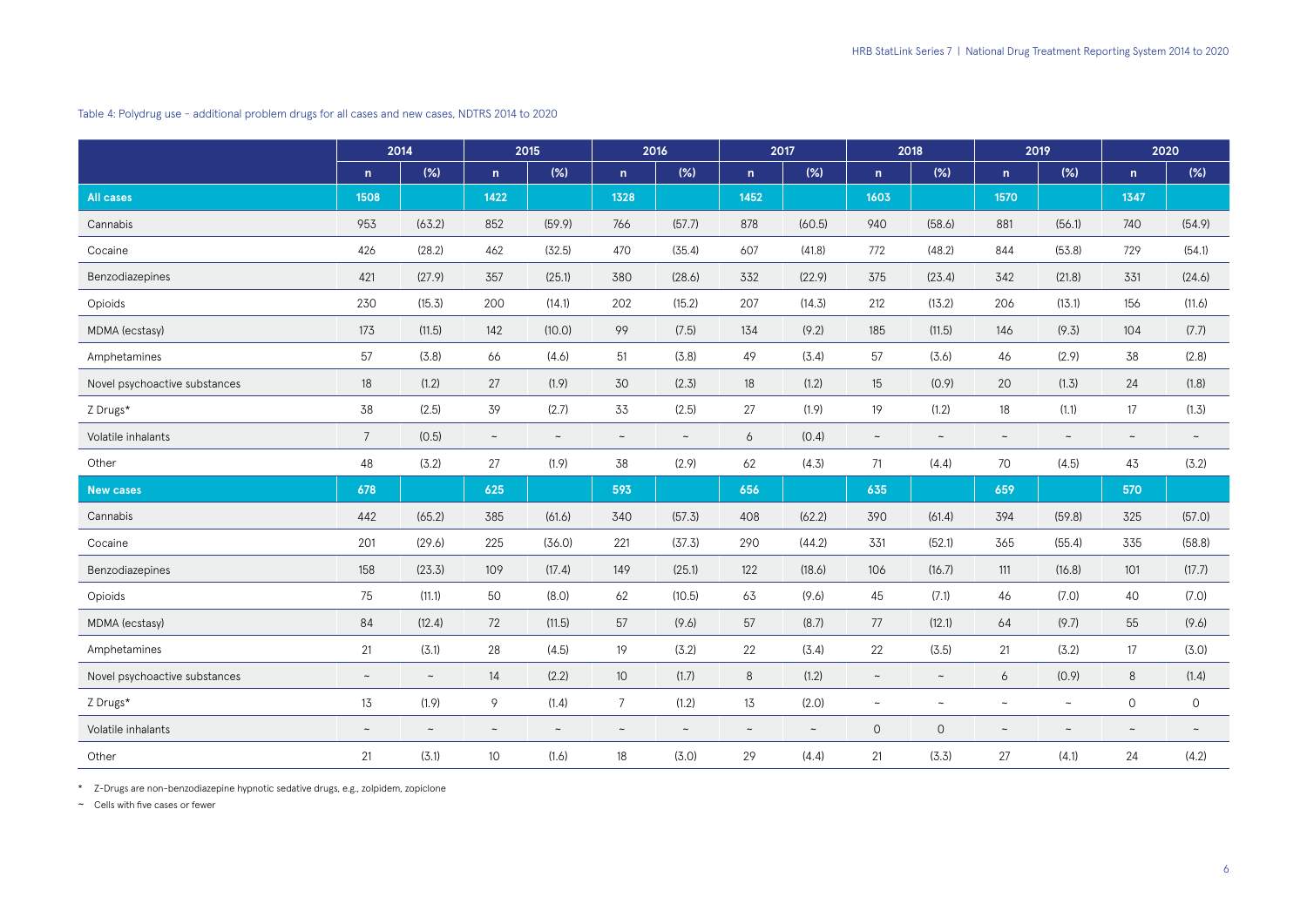### Level of problem alcohol use

In 2020, the median age at which cases commenced alcohol use was 16 years **(Table 5)**.

Over the period, the majority (66.1%) were classified as **alcohol dependent** (by the health care professional treating them).

The proportion of new cases (those who have never been treated for problem alcohol use before) which were classified as alcohol dependent decreased from a peak of 66.8% in 2017 to 57.2% in 2020.

**Hazardous:** a pattern of alcohol use that increases the risk of harmful consequences for the user. The term describes drinking over the recommended limits by a person who has no apparent alcohol-related health problems. Includes experimental drinking. [AUDIT score  $8 - 15$ : Increasing risk]<sup>9</sup>

**Harmful:** a pattern of use that results in damage to physical or mental health; can include negative social consequences. [AUDIT score  $16 - 19$ : High risk]<sup>9</sup>

**Dependent:** a cluster of behavioural, cognitive, and physiological symptoms. Typically, includes a strong desire to consume alcohol, impaired control over its use, persistent drinking despite harmful consequences, a higher priority given to drinking than to other activities and obligations, increased alcohol tolerance. Also, notably a physical withdrawal reaction when alcohol use is discontinued. [AUDIT score 20+: Possible dependence]9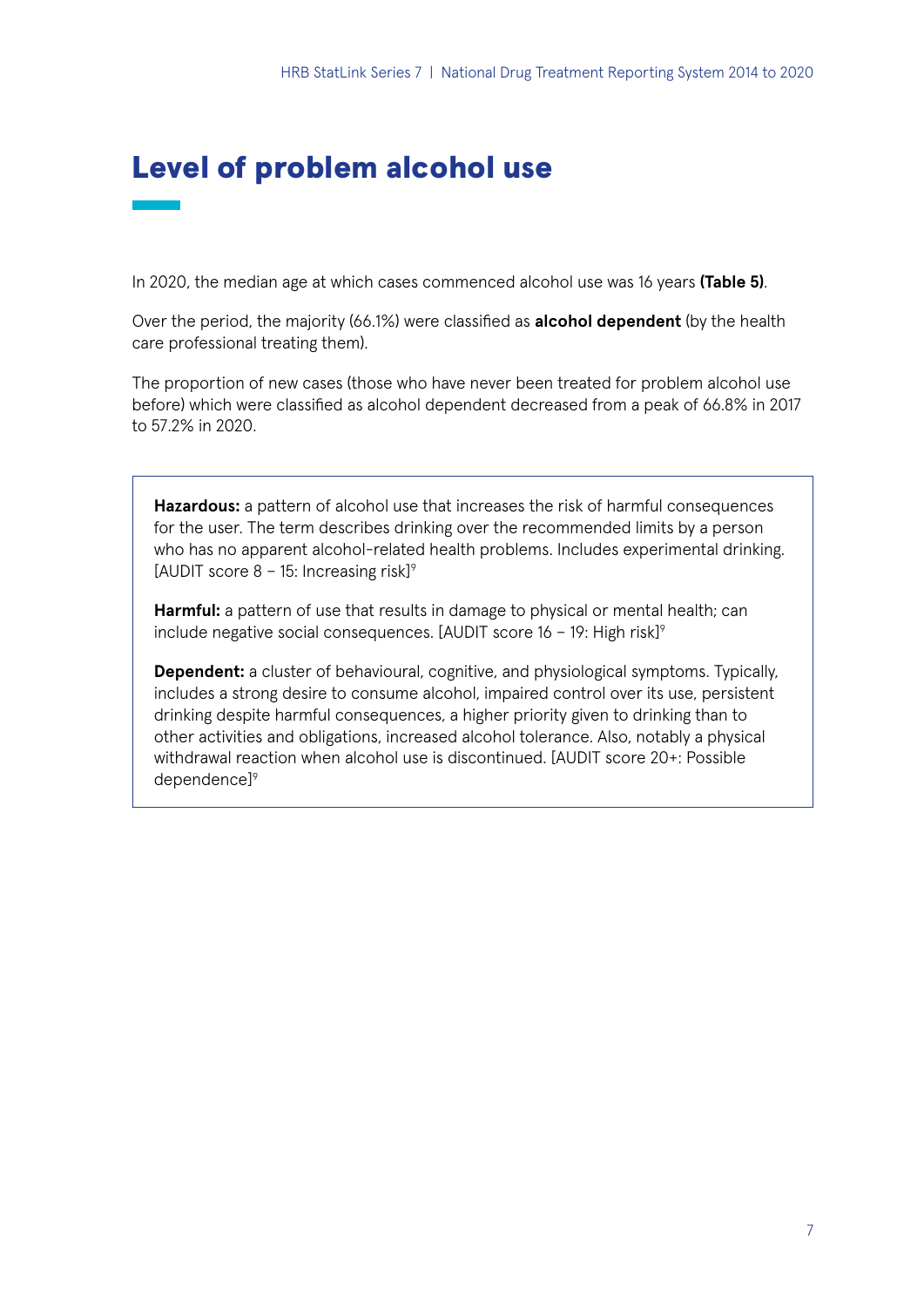|                                                          | 2014 |           | 2015 |           | 2016         |           | 2017 |           | 2018             |           | 2019         |           | 2020 |           |
|----------------------------------------------------------|------|-----------|------|-----------|--------------|-----------|------|-----------|------------------|-----------|--------------|-----------|------|-----------|
|                                                          | n    | (% )      | n    | (%)       | $\mathsf{n}$ | (%)       | n    | (% )      | n                | $(\%)$    | $\mathsf{n}$ | (%)       | n    | (%)       |
| <b>All cases</b>                                         | 7760 |           | 7618 |           | 7643         |           | 7350 |           | 7464             |           | 7546         |           | 5824 |           |
| Median age first started drinking (range <sup>10</sup> ) | 16   | $12 - 22$ | 16   | $12 - 22$ | 16           | $12 - 22$ | 16   | $12 - 22$ | 15 <sup>15</sup> | $12 - 22$ | 16           | $12 - 21$ | 16   | $12 - 21$ |
| Level of problem alcohol use*                            |      |           |      |           |              |           |      |           |                  |           |              |           |      |           |
| Hazardous                                                | 851  | (11.0)    | 673  | (8.8)     | 748          | (9.8)     | 711  | (9.7)     | 746              | (10.0)    | 864          | (11.4)    | 807  | (13.9)    |
| Harmful                                                  | 1417 | (18.3)    | 1396 | (18.3)    | 1279         | (16.7)    | 1174 | (16.0)    | 1236             | (16.6)    | 1374         | (18.2)    | 1087 | (18.7)    |
| Dependent                                                | 4644 | (59.8)    | 4719 | (62.0)    | 4957         | (64.9)    | 5290 | (72.0)    | 5300             | (71.0)    | 5142         | (68.1)    | 3768 | (64.7)    |
| <b>New cases</b>                                         | 3772 |           | 3553 |           | 3677         |           | 3500 |           | 3230             |           | 3296         |           | 2490 |           |
| Median age first started drinking (range <sup>10</sup> ) | 16   | $12 - 22$ | 16   | $12 - 22$ | 16           | $12 - 22$ | 16   | $12 - 22$ | 16               | $12 - 22$ | 16           | $12 - 22$ | 16   | $12 - 22$ |
| Level of problem alcohol use*                            |      |           |      |           |              |           |      |           |                  |           |              |           |      |           |
| Hazardous                                                | 494  | (13.1)    | 370  | (10.4)    | 426          | (11.6)    | 412  | (11.8)    | 385              | (11.9)    | 406          | (12.3)    | 376  | (15.1)    |
| Harmful                                                  | 858  | (22.7)    | 802  | (22.6)    | 731          | (19.9)    | 674  | (19.3)    | 677              | (21.0)    | 714          | (21.7)    | 633  | (25.4)    |
| Dependent                                                | 2008 | (53.2)    | 2026 | (57.0)    | 2212         | (60.2)    | 2339 | (66.8)    | 2118             | (65.6)    | 2129         | (64.6)    | 1425 | (57.2)    |
| <b>Previously treated cases</b>                          | 3807 |           | 3946 |           | 3783         |           | 3652 |           | 3705             |           | 3400         |           | 3170 |           |
| Median age first started drinking (range10)              | 15   | $11 - 23$ | 15   | $12 - 22$ | 15           | $12 - 22$ | 15   | $12 - 22$ | 15 <sup>15</sup> | $11 - 22$ | 15           | $12 - 21$ | 16   | $12 - 21$ |
| Level of problem alcohol use*                            |      |           |      |           |              |           |      |           |                  |           |              |           |      |           |
| Hazardous                                                | 324  | (8.5)     | 285  | (7.2)     | 300          | (7.9)     | 277  | (7.6)     | 297              | (8.0)     | 330          | (9.7)     | 397  | (12.5)    |
| Hazardous                                                | 543  | (14.3)    | 572  | (14.5)    | 515          | (13.6)    | 445  | (12.2)    | 479              | (12.9)    | 450          | (13.2)    | 417  | (13.2)    |
| Dependent                                                | 2537 | (66.6)    | 2633 | (66.7)    | 2649         | (70.0)    | 2865 | (78.5)    | 2847             | (76.8)    | 2561         | (75.3)    | 2284 | (72.1)    |
| <b>Treatment status unknown</b>                          | 181  |           | 117  |           | 182          |           | 198  |           | 529              |           | 850          |           | 164  |           |

\* Where recorded. The proportion of cases where level of alcohol use is not known is not shown in the table.

#### HRB StatLink Series 7 | National Drug Treatment Reporting System 2014 to 2020

#### Table 5: Age first started drinking and level of problem alcohol use, NDTRS 2014 to 2020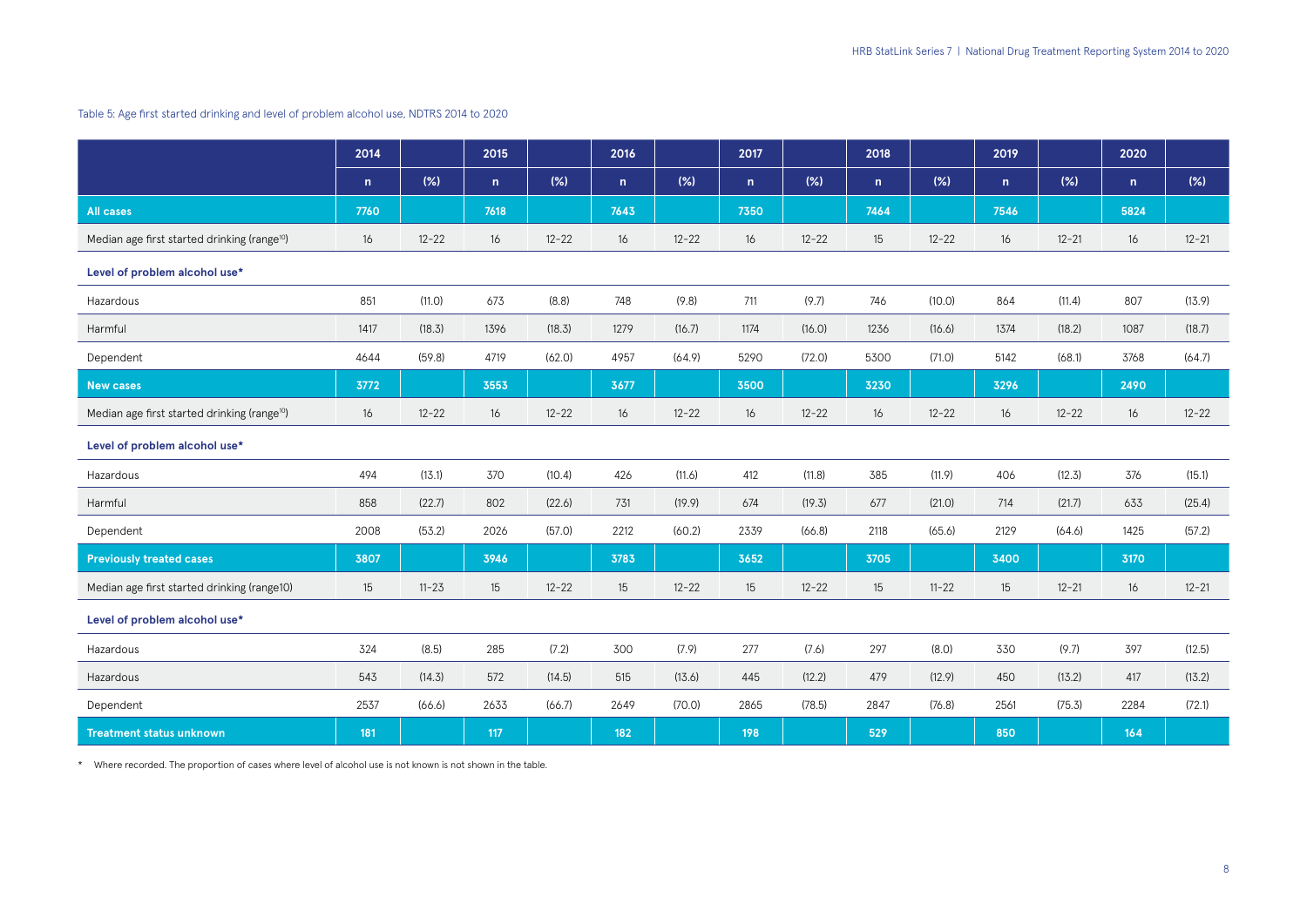# Socio-demographic characteristics

- The median age at which cases entered treatment has remained stable since 2015, at 41 years **(Table 6)**.
- The proportion of cases aged 17 years or younger has decreased from 2.1% in 2014 to 1.7% in 2020.
- The majority of cases in 2020 were male (61.9%), similar to previous years.
- The proportion of cases recorded as homeless increased from 6.4% in 2014 to 8.5% in 2020.
- In 2020, 2.1% of cases identified as Irish Traveller.<sup>11</sup>
- In 2020, 21.2% of cases reported ceasing education (for the first time) before the age of 16 years.
- Just under half of reported cases were unemployed, this rate decreased over the reporting period from 56.4% in 2014 to 49.2% in 2020.
- In each year, rates of homelessness, ceasing education before age 16, and unemployment were higher among previously treated cases than among new cases.
- In 2020, 17.4% (1,015) of cases treated for alcohol were *residing with children<sup>12</sup>* aged 17 years or younger. The majority were females (57.4%, 583), while males accounted for 42.6% (432).
- A similar number of cases (17.6% or 1,027 cases) treated for alcohol in 2020 had children aged 17 years or younger who were *not residing with them*. 13 Almost three quarters of these cases (72.4% or 744 cases) were males, and a quarter were females (27.6% or 283 cases).

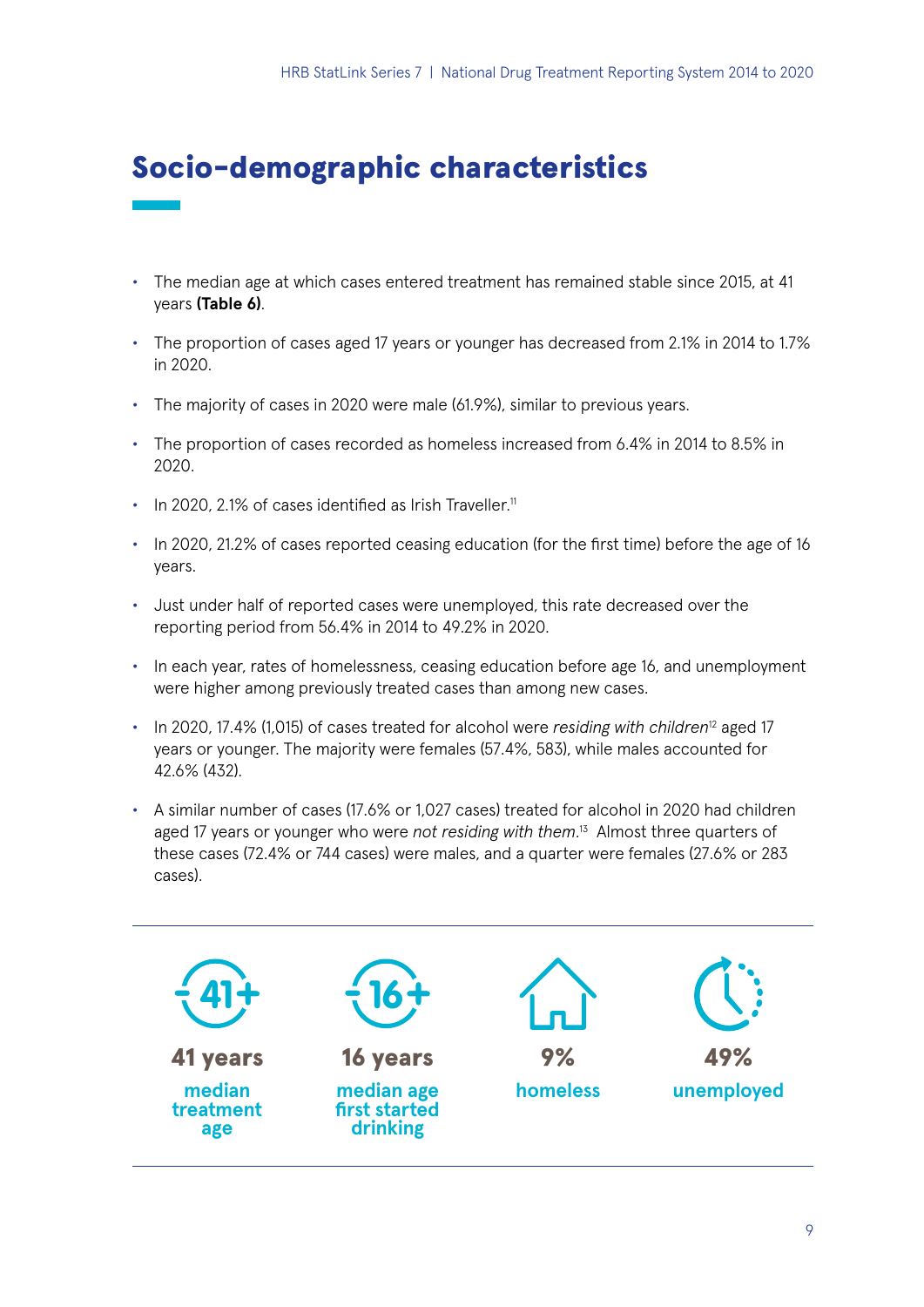#### Table 6: Socio-demographic characteristics of cases treated for alcohol as a main problem, NDTRS 2014 to 2020

|                                             | 2014 |           |              | 2015      |      | 2016      |      | 2017      |      | 2018      | 2019 |           | 2020         |           |
|---------------------------------------------|------|-----------|--------------|-----------|------|-----------|------|-----------|------|-----------|------|-----------|--------------|-----------|
|                                             | n    | $(\%)$    | $\mathsf{n}$ | (%)       | n.   | (%)       | n    | (%)       | n    | $(\%)$    | n    | (%)       | $\mathsf{n}$ | (%)       |
| <b>All cases</b>                            | 7760 |           | 7618         |           | 7643 |           | 7350 |           | 7464 |           | 7546 |           | 5824         |           |
| Median age (range10)                        | 40   | $20 - 63$ | 41           | $21 - 64$ | 41   | $21 - 64$ | 41   | $21 - 64$ | 41   | $21 - 65$ | 41   | $22 - 64$ | 41           | $21 - 64$ |
| Under 18                                    | 163  | (2.1)     | 103          | (1.4)     | 124  | (1.6)     | 112  | (1.5)     | 114  | (1.5)     | 107  | (1.4)     | 99           | (1.7)     |
| Male                                        | 4966 | (64.0)    | 4961         | (65.1)    | 4884 | (63.9)    | 4769 | (64.9)    | 4812 | (64.5)    | 4835 | (64.1)    | 3604         | (61.9)    |
| Homeless                                    | 494  | (6.4)     | 572          | (7.5)     | 613  | (8.0)     | 620  | (8.4)     | 713  | (9.6)     | 654  | (8.7)     | 494          | (8.5)     |
| Traveller                                   | 208  | (2.7)     | 141          | (1.9)     | 161  | (2.1)     | 118  | (1.6)     | 145  | (1.9)     | 178  | (2.4)     | 121          | (2.1)     |
| Education ceased before 16 years            | 1991 | (25.7)    | 1965         | (25.8)    | 1808 | (23.7)    | 1726 | (23.5)    | 1727 | (23.1)    | 1739 | (23.0)    | 1235         | (21.2)    |
| In paid employment                          | 1628 | (21.0)    | 1724         | (22.6)    | 1889 | (24.7)    | 2056 | (28.0)    | 2067 | (27.7)    | 2125 | (28.2)    | 1639         | (28.1)    |
| Unemployed                                  | 4377 | (56.4)    | 4215         | (55.3)    | 4110 | (53.8)    | 3827 | (52.1)    | 3783 | (50.7)    | 3731 | (49.4)    | 2865         | (49.2)    |
| Retired/unable to work including disability | 912  | (11.8)    | 925          | (12.1)    | 964  | (12.6)    | 887  | (12.1)    | 958  | (12.8)    | 1004 | (13.3)    | 848          | (14.6)    |
| <b>New cases</b>                            | 3772 |           | 3553         |           | 3678 |           | 3500 |           | 3230 |           | 3296 |           | 2490         |           |
| Median age (range10)                        | 39   | $19 - 63$ | 39           | $20 - 64$ | 40   | $20 - 64$ | 40   | $19 - 64$ | 39   | $19 - 65$ | 40   | $20 - 65$ | 40           | $19 - 64$ |
| Under 18                                    | 125  | (3.3)     | 83           | (2.3)     | 87   | (2.4)     | 90   | (2.6)     | 87   | (2.7)     | 83   | (2.5)     | 82           | (3.3)     |
| Male                                        | 2420 | (64.2)    | 2279         | (64.1)    | 2290 | (62.3)    | 2234 | (63.8)    | 2087 | (64.6)    | 2080 | (63.1)    | 1498         | (60.2)    |
| Homeless                                    | 156  | (4.1)     | 148          | (4.2)     | 160  | (4.4)     | 166  | (4.7)     | 191  | (5.9)     | 207  | (6.3)     | 149          | (6.0)     |
| Traveller                                   | 104  | (2.8)     | 60           | (1.7)     | 78   | (2.1)     | 50   | (1.4)     | 59   | (1.8)     | 73   | (2.2)     | 46           | (1.8)     |
| Education ceased before 16 years            | 882  | (23.4)    | 815          | (22.9)    | 768  | (20.9)    | 768  | (21.9)    | 639  | (19.8)    | 716  | (21.7)    | 464          | (18.6)    |
| In paid employment                          | 962  | (25.5)    | 1014         | (28.5)    | 1176 | (32.0)    | 1209 | (34.5)    | 1165 | (36.1)    | 1116 | (33.9)    | 890          | (35.7)    |
| Unemployed                                  | 1916 | (50.8)    | 1725         | (48.6)    | 1690 | (45.9)    | 1587 | (45.3)    | 1417 | (43.9)    | 1458 | (44.2)    | 1069         | (42.9)    |
| Retired/unable to work including disability | 410  | (10.9)    | 384          | (10.8)    | 404  | (11.0)    | 367  | (10.5)    | 354  | (11.0)    | 390  | (11.8)    | 278          | (11.2)    |
| <b>Previously treated cases</b>             | 3807 |           | 3948         |           | 3783 |           | 3652 |           | 3705 |           | 3400 |           | 3170         |           |
| Median age (range10)                        | 41   | $22 - 63$ | 42           | $23 - 64$ | 43   | $24 - 64$ | 43   | $24 - 64$ | 42   | $23 - 65$ | 42   | $24 - 65$ | 43           | $25 - 64$ |
| Under 18                                    | 33   | (0.9)     | 19           | (0.5)     | 20   | (0.5)     | 17   | (0.5)     | 20   | (0.5)     | 15   | (0.4)     | 13           | (0.4)     |
| Male                                        | 2420 | (63.6)    | 2599         | (65.8)    | 2480 | (65.6)    | 2394 | (65.6)    | 2382 | (64.3)    | 2249 | (66.1)    | 1997         | (63.0)    |
| Homeless                                    | 325  | (8.5)     | 405          | (10.3)    | 433  | (11.4)    | 432  | (11.8)    | 473  | (12.8)    | 378  | (11.1)    | 325          | (10.3)    |
| Traveller                                   | 96   | (2.5)     | 77           | (2.0)     | 70   | (1.9)     | 62   | (1.7)     | 67   | (1.8)     | 81   | (2.4)     | 68           | (2.1)     |
| Education ceased before 16 years            | 1072 | (28.2)    | 1124         | (28.5)    | 1003 | (26.5)    | 912  | (25.0)    | 957  | (25.8)    | 847  | (24.9)    | 734          | (23.2)    |
| In paid employment                          | 638  | (16.8)    | 688          | (17.4)    | 674  | (17.8)    | 804  | (22.0)    | 778  | (21.0)    | 744  | (21.9)    | 726          | (22.9)    |
| Unemployed                                  | 2357 | (61.9)    | 2423         | (61.4)    | 2331 | (61.6)    | 2145 | (58.7)    | 2109 | (56.9)    | 1914 | (56.3)    | 1709         | (53.9)    |
| Retired/unable to work including disability | 482  | (12.7)    | 527          | (13.3)    | 540  | (14.3)    | 498  | (13.6)    | 535  | (14.4)    | 502  | (14.8)    | 538          | (17.0)    |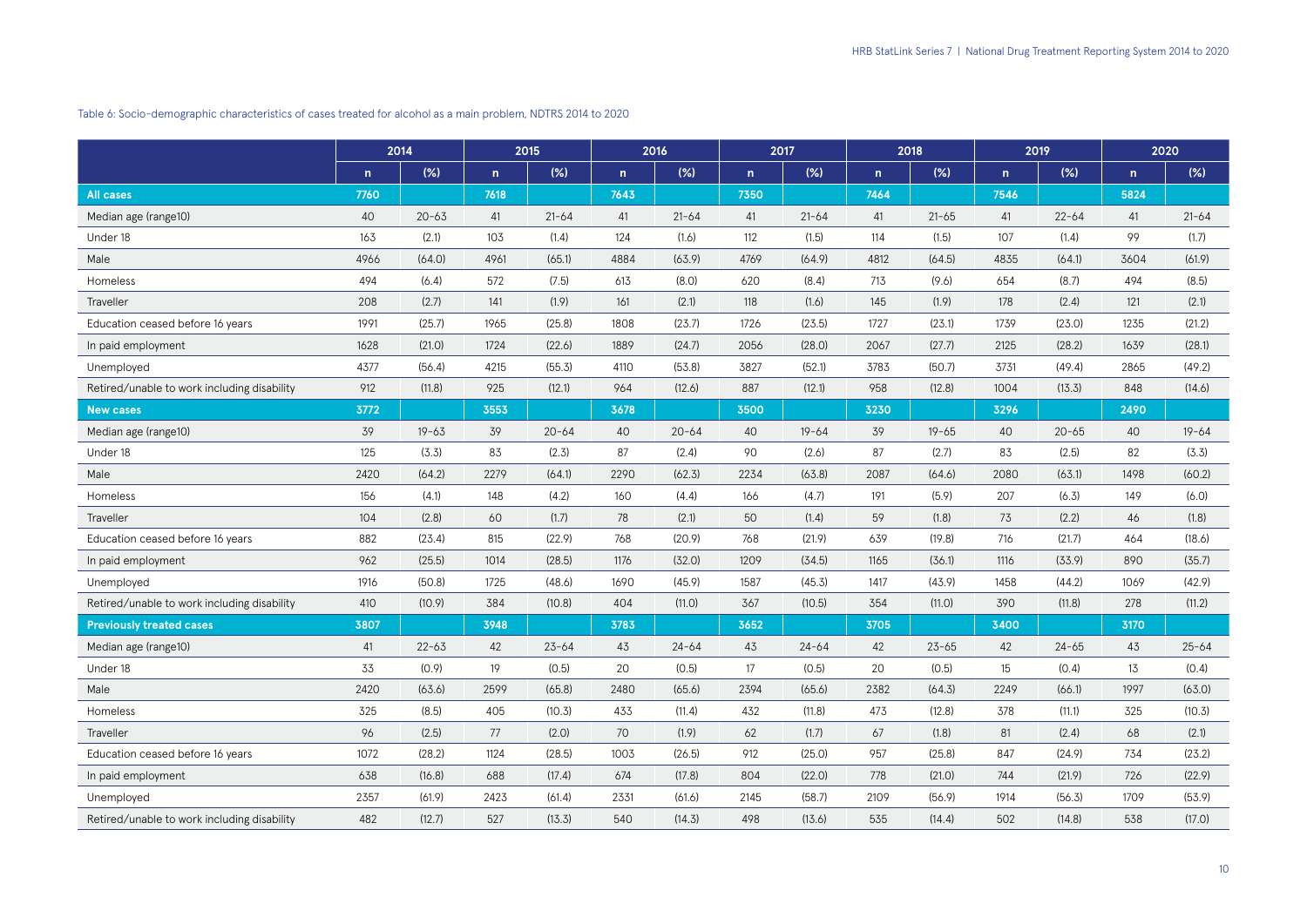### Focus on gender

This section focuses on gender and socio-demographic characteristics of cases treated for alcohol as the main problem in 2020 **(Table 7)**.

### **Females**

- **•** The median age of female cases that entered treatment was 43 years. Among new female cases specifically, the median age entering treatment was 41 years.
- **•** Among female cases, 32.6% were aged 50 years or over.
- **•** Almost 5.0% of female cases were homeless (4.8%).
- **•** The proportion of female cases reporting problem use of other drugs in addition to alcohol was 17.0%. The most common additional drugs were cocaine and cannabis. Problem cocaine use among women increased from 45.8% in 2019 to 50.3% in 2020. Rates of benzodiazepines and opioid use are more common among females than males.
- **•** In 2020, 63.2% of female cases were classified as alcohol dependent.
- **•** In 2020, the preferred types of alcohol among female cases were spirits (35.2%) and wine (34.6%).
- **•** Among the majority of cases who had consumed alcohol in the month prior to treatment, the median number of standard drinks consumed on a typical drinking day was 16 (range 6-30) for females. The risk of harm from alcohol use increases in line with the amount consumed. The low-risk drinking guidelines for females **is up to 11 standard drinks in a week** with drinks spaced out over the week, with two to three alcohol free days per week.14
- **•** Among those previously treated for alcohol, where alcohol detox history was known, 70.2% of female cases had previously received an alcohol detox.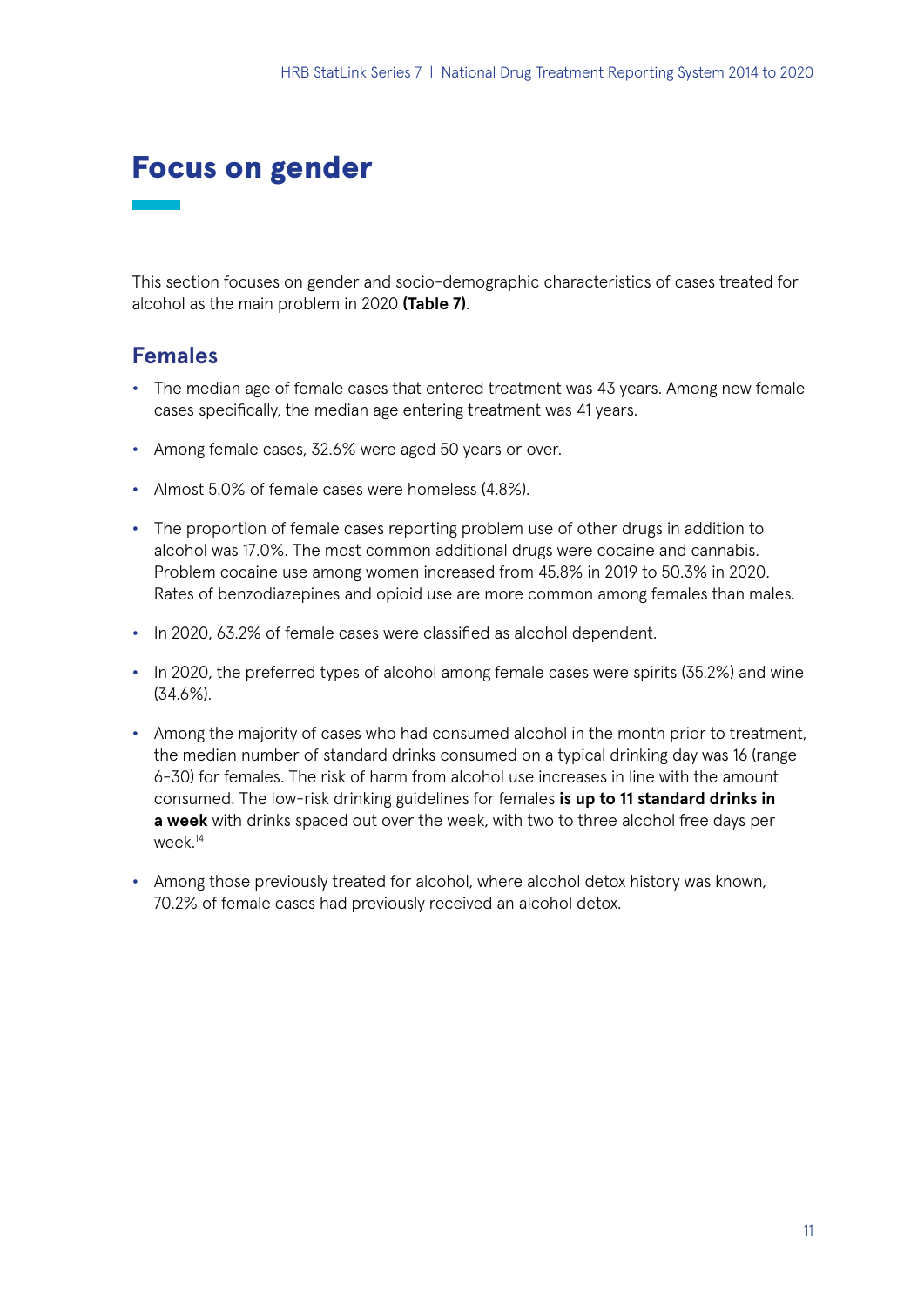

### **Males**

- **•** The median age of male cases that entered treatment was 40 years. Among new cases specifically, the median age entering treatment was 38 years.
- **•** One-in-four (25.7%) male cases were aged 50 years or over.
- **•** One-in-ten male cases were homeless (10.7%).
- **•** One-in-four male cases (26.9%) reported problem use of other drugs in addition to alcohol. The common additional drugs were cannabis and cocaine.
- **•** In 2020, 65.6% of male cases were classified as alcohol dependent.
- **•** In 2020, the most common preferred types of alcohol among male cases were beer (40.2%) and spirits (36.7%).
- **•** Among the majority who had consumed alcohol in the month prior to treatment, the median number of standard drinks consumed on a typical drinking day was 20 (range 8-40) for males. The risk of harm from alcohol use increases in line with the amount consumed. Low risk drinking guidelines for males is **up to 17 standard drinks in a week** with drinks spaced out over the week, with two to three alcohol free days per week.<sup>14</sup>
- **•** Among those previously treated for alcohol, where alcohol detox history was known, 73.8% of male cases had previously received an alcohol detox.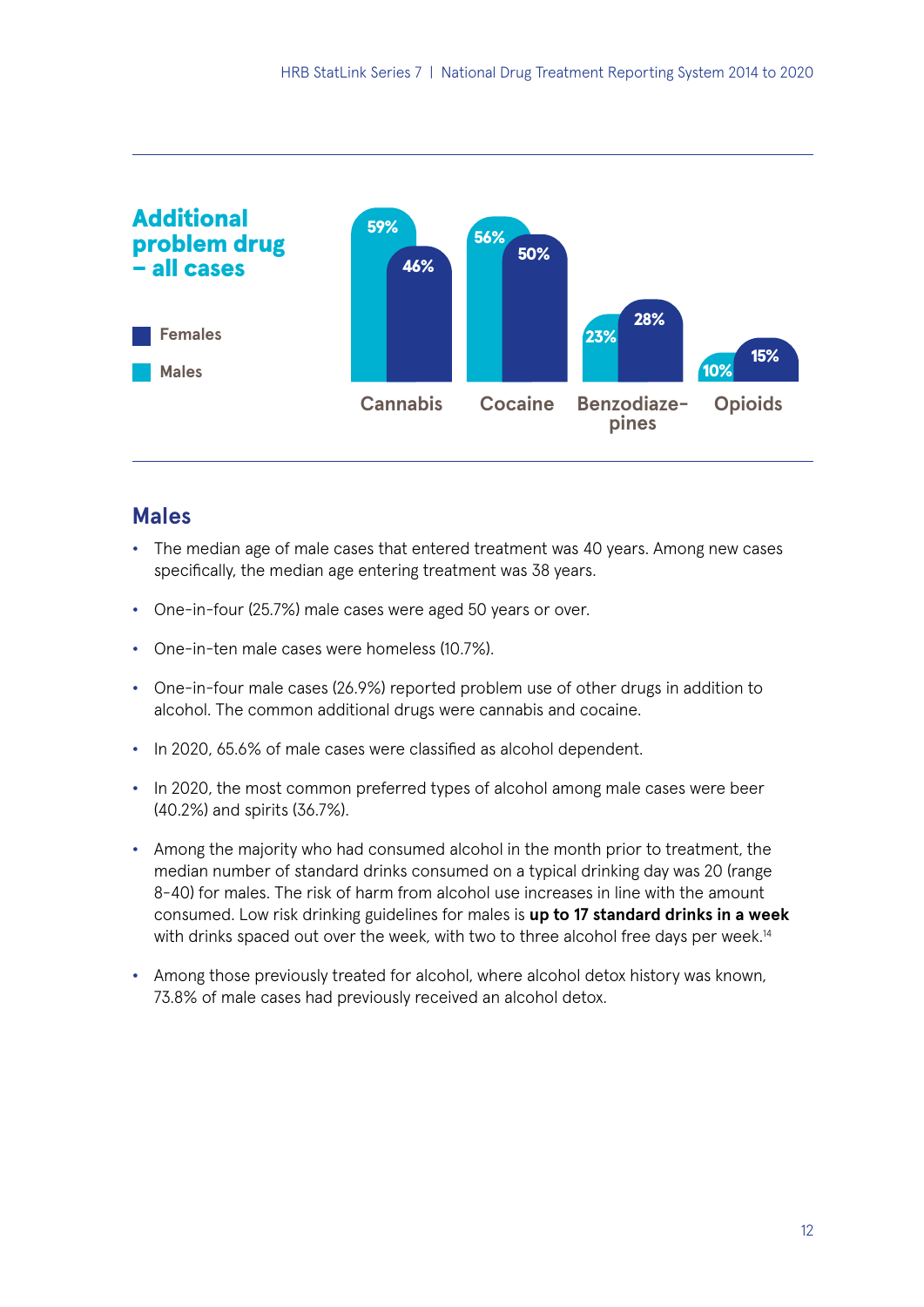Table 7: Socio-demographic and polydrug characteristics by gender for alcohol as a main problem, NDTRS 2020

|                                   |              | <b>Male</b> | <b>Female</b> |           |  |
|-----------------------------------|--------------|-------------|---------------|-----------|--|
|                                   | $\mathsf{n}$ | $(\%)$      | n             | (%)       |  |
| <b>All cases</b>                  | 3604         | (61.9)      | 2217          | (38.1)    |  |
| Median age (range <sup>10</sup> ) | 40           | $22 - 63$   | 43            | $20 - 65$ |  |
| Under 35                          | 1153         | (32.0)      | 564           | (25.4)    |  |
| $35 - 49$                         | 1517         | (42.1)      | 922           | (41.6)    |  |
| $50+$                             | 928          | (25.7)      | 722           | (32.6)    |  |
| Median age (first used alcohol)   | 15           | $12 - 20$   | 16            | $12 - 24$ |  |
| Traveller                         | 83           | (2.3)       | 38            | (1.7)     |  |
| Education ceased before 16        | 861          | (23.9)      | 374           | (16.9)    |  |
| In paid employment                | 1018         | (28.2)      | 621           | (28.0)    |  |
| Unemployed                        | 1865         | (51.7)      | 999           | (45.1)    |  |
| Homeless                          | 386          | (10.7)      | 107           | (4.8)     |  |
| Dependent alcohol use             | 2364         | (65.6)      | 1402          | (63.2)    |  |
| Reported other additional drug(s) | 970          | (26.9)      | 376           | (17.0)    |  |
| Cannabis                          | 567          | (58.5)      | 173           | (46.0)    |  |
| Cocaine                           | 539          | (55.6)      | 189           | (50.3)    |  |
| Benzodiazepines                   | 227          | (23.4)      | 104           | (27.7)    |  |
| Opioids                           | 101          | (10.4)      | 55            | (14.6)    |  |
| <b>New cases</b>                  | 1498         |             | 991           |           |  |
| Median age (range <sup>10</sup> ) | 38           | $20 - 62$   | 41            | $18 - 64$ |  |
| Under 35                          | 568          | (37.9)      | 309           | (31.2)    |  |
| $35 - 49$                         | 589          | (39.3)      | 389           | (39.2)    |  |
| $50+$                             | 340          | (22.7)      | 292           | (29.5)    |  |
| Median age (first used alcohol)   | 15           | $12 - 20$   | 16            | $12 - 24$ |  |
| Traveller                         | 35           | (2.3)       | 11            | (1.1)     |  |
| Education ceased before 16        | 321          | (21.4)      | 143           | (14.4)    |  |
| In paid employment                | 547          | (36.5)      | 343           | (34.6)    |  |
| Unemployed                        | 676          | (45.1)      | 393           | (39.7)    |  |
| Homeless                          | 112          | (7.5)       | 37            | (3.7)     |  |
| Dependent alcohol use             | 899          | (60.0)      | 526           | (53.1)    |  |
| Reported other additional drug(s) |              |             |               |           |  |
| Cannabis                          | 244          | (60.4)      | 81            | (48.8)    |  |
| Cocaine                           | 243          | (60.1)      | 92            | (55.4)    |  |
| Benzodiazepines                   | 62           | (15.3)      | 39            | (23.5)    |  |
| Opioids                           | 23           | (5.7)       | 17            | (10.2)    |  |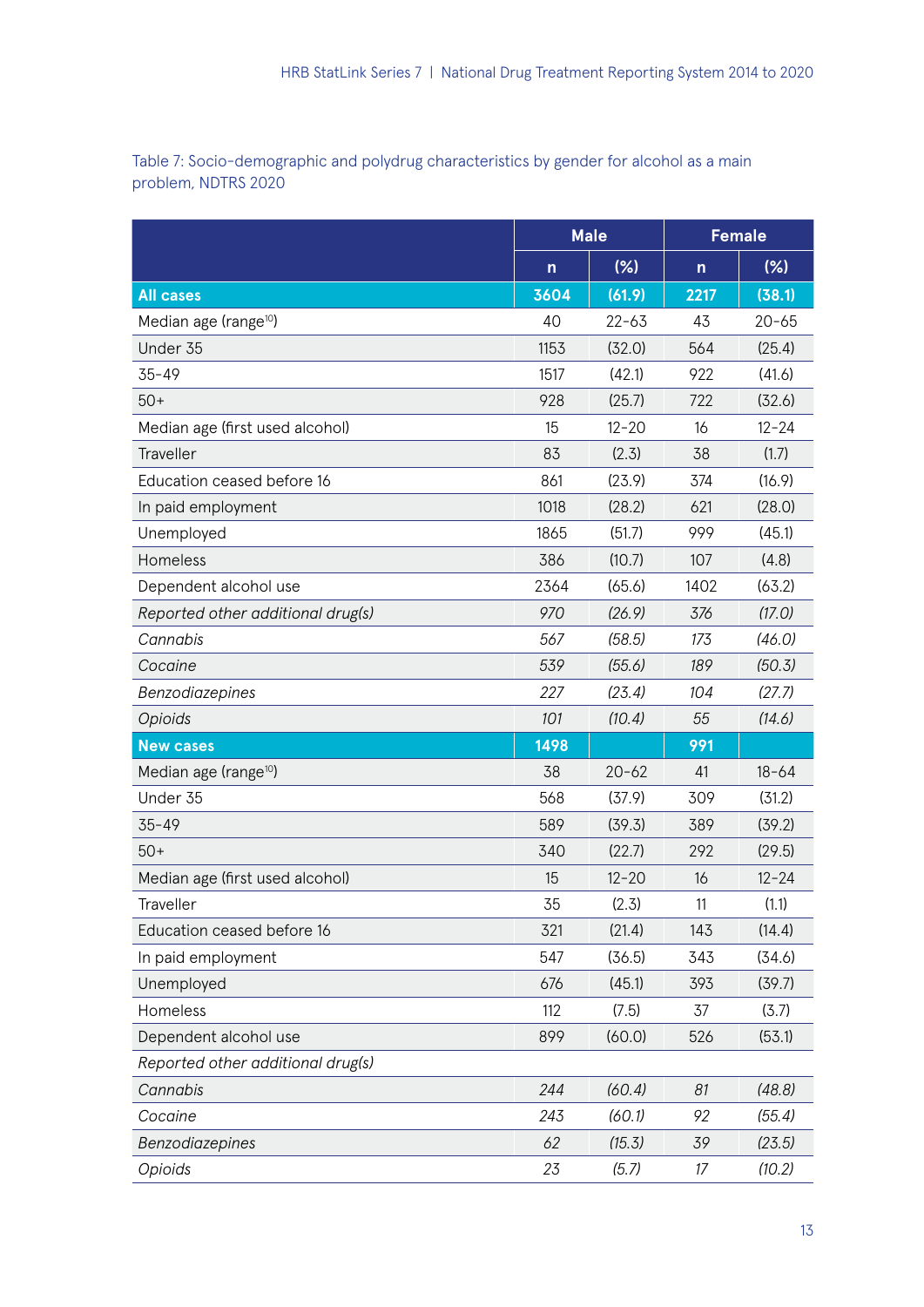## Community Healthcare Organisation (CHO) area of residence

In 2020, the highest number of cases treated for problem alcohol use **resided<sup>15</sup>** in CHO 5 **(Table 8)** (see below for reference to areas included in each CHO). The number of cases fluctuated for all CHOs over the period.

It should be noted, however, that poor levels of participation in the NDTRS by alcohol services in some areas affects this geographic analysis. A breakdown of alcohol cases by county of residence is presented in Appendix A.

Table 8: Number of cases treated for alcohol as a main problem, by CHO area of residence, NDTRS 2014 to 2020

|                  | 2014 | 2015 | 2016 | 2017 | 2018 | 2019 | 2020 |
|------------------|------|------|------|------|------|------|------|
| <b>All cases</b> | 7760 | 7618 | 7643 | 7350 | 7464 | 7546 | 5824 |
| CHO <sub>1</sub> | 765  | 870  | 945  | 952  | 896  | 1000 | 793  |
| CHO <sub>2</sub> | 400  | 430  | 452  | 395  | 398  | 438  | 251  |
| CHO <sub>3</sub> | 504  | 489  | 507  | 487  | 536  | 570  | 424  |
| CHO <sub>4</sub> | 1617 | 1365 | 1411 | 1242 | 1293 | 1290 | 943  |
| CHO <sub>5</sub> | 1311 | 1349 | 1264 | 1316 | 1356 | 1280 | 979  |
| CHO <sub>6</sub> | 345  | 314  | 245  | 298  | 341  | 329  | 317  |
| CHO <sub>7</sub> | 976  | 873  | 800  | 842  | 912  | 894  | 743  |
| CHO <sub>8</sub> | 971  | 880  | 856  | 727  | 635  | 649  | 431  |
| CHO <sub>9</sub> | 707  | 852  | 912  | 882  | 933  | 999  | 848  |
| Other/unknown    | 164  | 196  | 251  | 209  | 164  | 97   | 95   |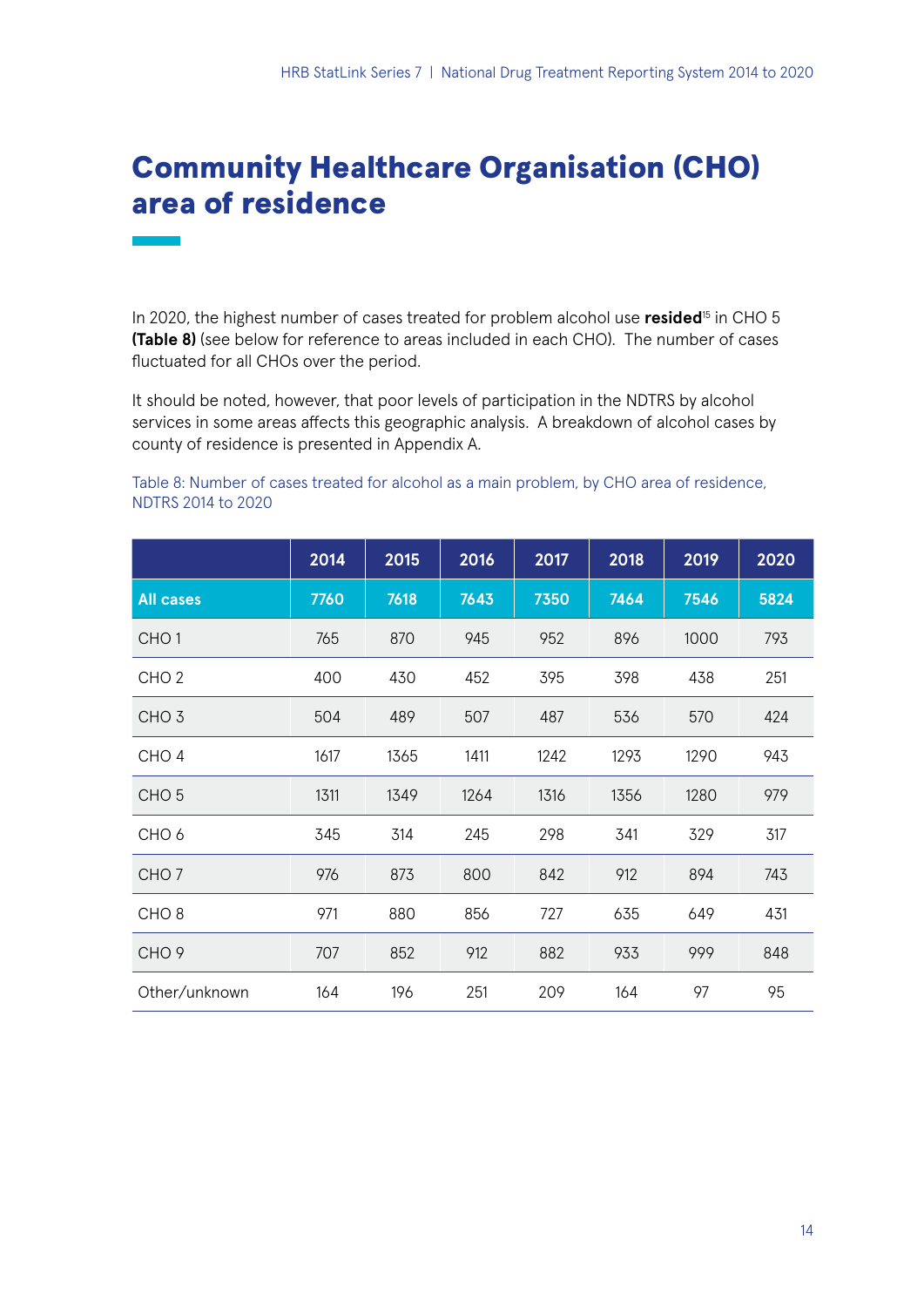|                           | 2014 | 2015 | 2016 | 2017 | 2018 | 2019 | 2020 |
|---------------------------|------|------|------|------|------|------|------|
| <b>New cases</b>          | 3772 | 3553 | 3678 | 3500 | 3230 | 3296 | 2490 |
| CHO <sub>1</sub>          | 402  | 430  | 487  | 434  | 303  | 446  | 289  |
| CHO <sub>2</sub>          | 198  | 188  | 227  | 216  | 158  | 215  | 96   |
| CHO <sub>3</sub>          | 248  | 247  | 256  | 234  | 253  | 294  | 181  |
| CHO <sub>4</sub>          | 749  | 646  | 694  | 641  | 579  | 569  | 424  |
| CHO <sub>5</sub>          | 624  | 619  | 586  | 630  | 632  | 570  | 386  |
| CHO <sub>6</sub>          | 183  | 154  | 108  | 152  | 174  | 141  | 158  |
| CHO <sub>7</sub>          | 445  | 383  | 360  | 355  | 366  | 378  | 313  |
| CHO <sub>8</sub>          | 533  | 440  | 435  | 360  | 306  | 332  | 237  |
| CHO <sub>9</sub>          | 335  | 379  | 427  | 404  | 391  | 319  | 354  |
| Other/unknown             | 55   | 67   | 98   | 74   | 68   | 32   | 52   |
| <b>Previously treated</b> | 3807 | 3948 | 3783 | 3652 | 3705 | 3400 | 3170 |
| CHO <sub>1</sub>          | 359  | 431  | 434  | 477  | 489  | 476  | 482  |
| CHO <sub>2</sub>          | 198  | 240  | 218  | 177  | 195  | 195  | 152  |
| CHO <sub>3</sub>          | 238  | 236  | 247  | 248  | 246  | 257  | 235  |
| CHO <sub>4</sub>          | 846  | 710  | 690  | 594  | 654  | 668  | 512  |
| CHO <sub>5</sub>          | 675  | 723  | 661  | 658  | 638  | 632  | 586  |
| CHO <sub>6</sub>          | 147  | 150  | 127  | 134  | 157  | 132  | 143  |
| CHO <sub>7</sub>          | 488  | 468  | 412  | 453  | 490  | 381  | 384  |
| CHO <sub>8</sub>          | 405  | 427  | 411  | 339  | 290  | 252  | 189  |
| CHO <sub>9</sub>          | 350  | 445  | 447  | 447  | 468  | 363  | 450  |
| Other/unknown             | 101  | 118  | 136  | 125  | 78   | 44   | 37   |

#### **LHO areas in each Community Healthcare Organisation area:**

- CHO 1 Donegal LHO, Sligo/Leitrim/West Cavan LHO and Cavan/Monaghan LHO
- CHO 2 Galway LHO, Roscommon and Mayo LHO
- CHO 3 Clare LHO, Limerick LHO, North Tipperary/East Limerick LHO
- CHO 4 Kerry LHO, North Cork LHO, North Lee LHO, South Lee LHO and West Cork LHO
- CHO 5 South Tipperary LHO, Carlow/Kilkenny LHO, Waterford LHO and Wexford LHO
- CHO 6 Wicklow LHO, Dun Laoghaire LHO and Dublin South East LHO
- CHO 7 Kildare/West Wicklow LHO, Dublin West LHO, Dublin South City LHO and Dublin South West LHO
- CHO 8 Laois/Offaly LHO, Longford/Westmeath LHO, Louth LHO and Meath LHO
- CHO 9 Dublin North LHO, Dublin North Central LHO and Dublin North West LHO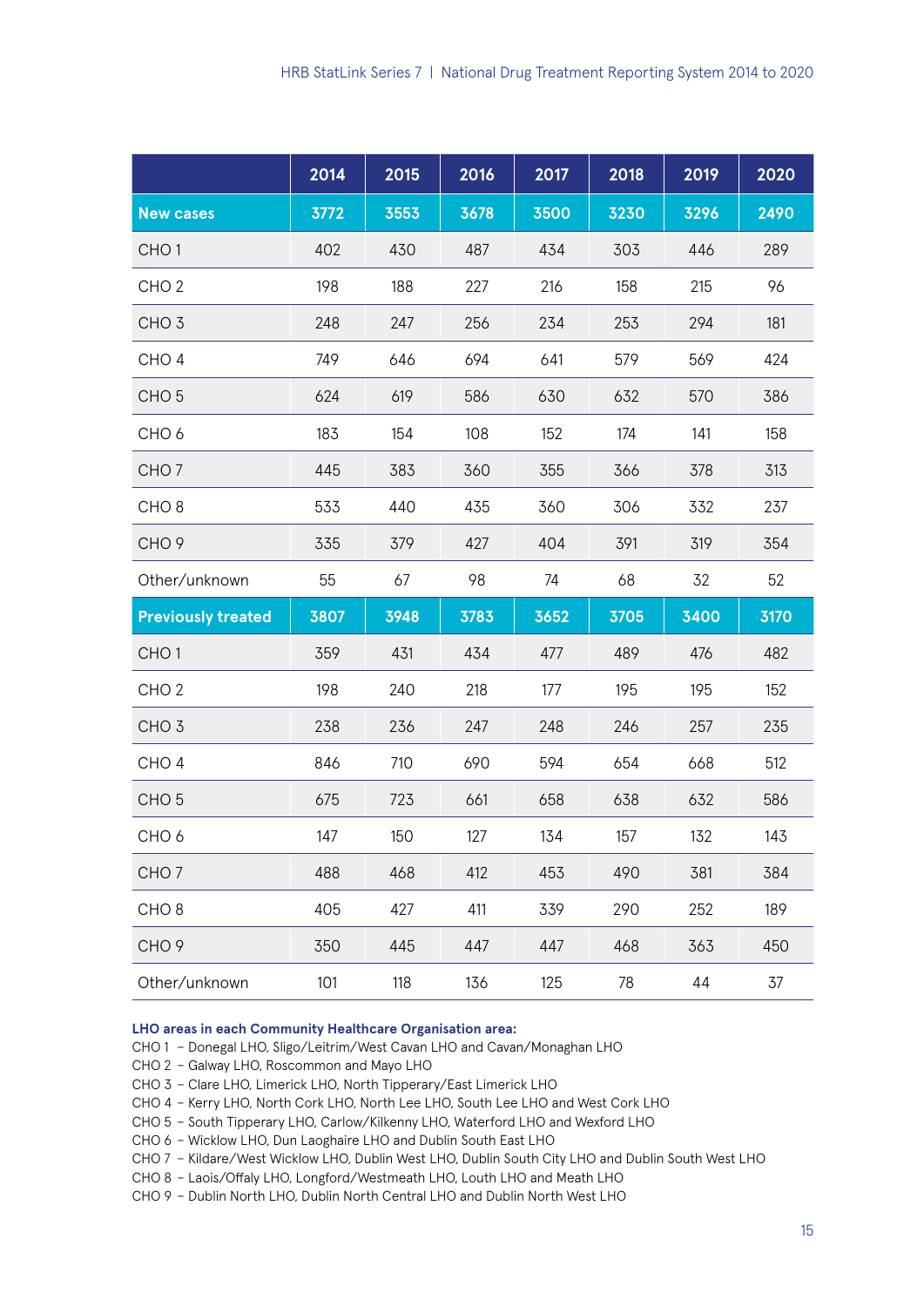### Incidence and prevalence of treatment

Annual rates for the incidence (new cases) and prevalence (all cases) of treated problem alcohol use were calculated per 100,000 of the population age 15 to 64 years based on census figures from the Central Statistics Office (CSO)<sup>16</sup> (Figure 1).

Incidence decreased from 117.4 cases per 100,000 in 2014, to 73.0 cases in 2020.

Prevalence, which includes both new cases and those cases returning to treatment, also decreased from 242.1 cases per 100,000 in 2014 to 170.4 cases per 100,000 in 2020.

Changes in incidence and prevalence should be interpreted with caution for recent years due to the proportion of cases where treatment status was unknown, and the challenges presented to service providers and those who avail of services due to COVID-19 in 2020.



Figure 1: Incidence and prevalence of treated problem alcohol use per 100,000 of the 15 to 64-year-old population, NDTRS 2014 to 2020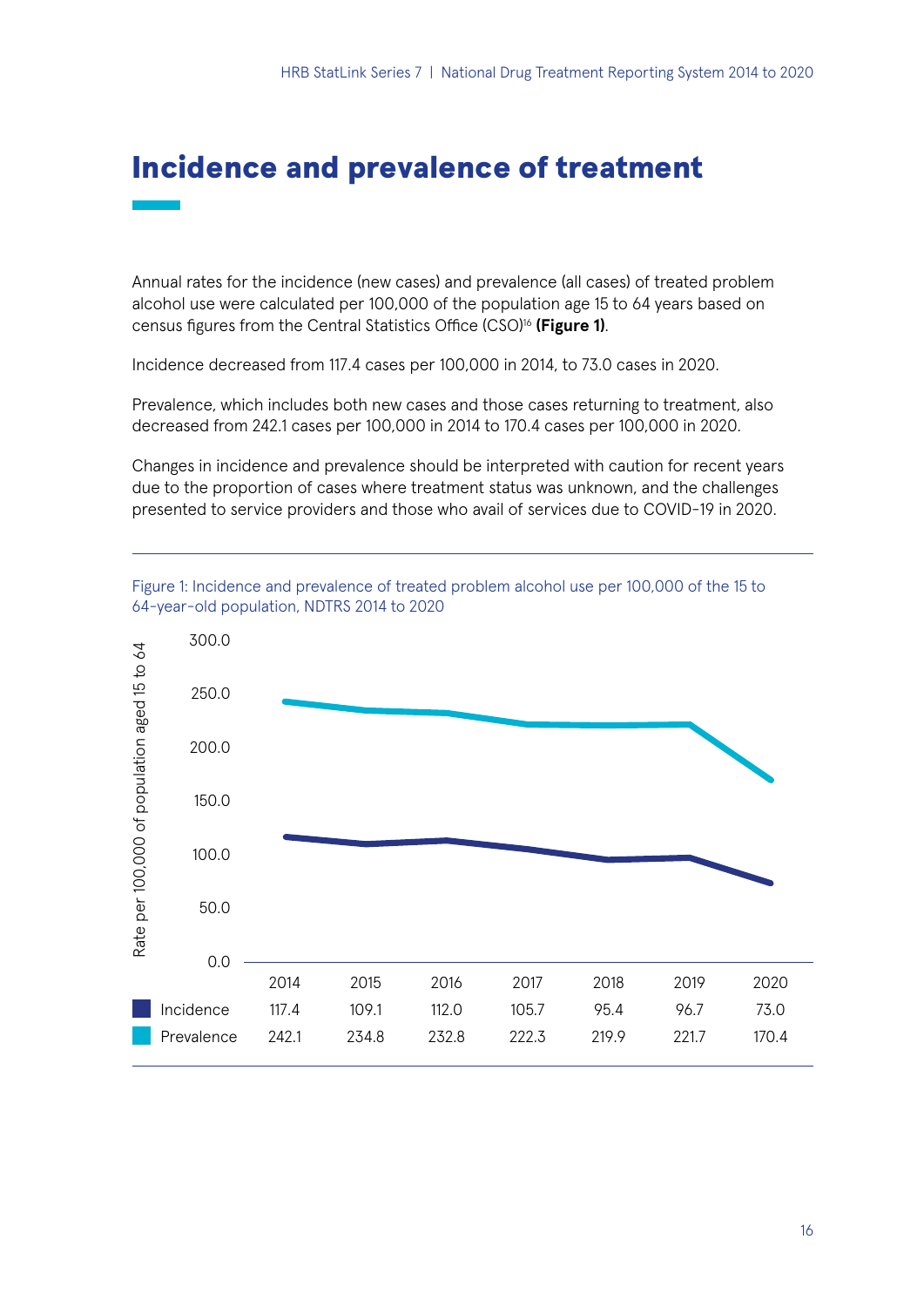## Acknowledgements

The NDTRS team would like to acknowledge the ongoing support of the staff in the alcohol and drug treatment services throughout the country, without whom it would not be possible to maintain the NDTRS. Their participation and cooperation are very much appreciated and valued, and especially so in a year that has been extremely challenging due to the COVID-19 pandemic and related restrictions.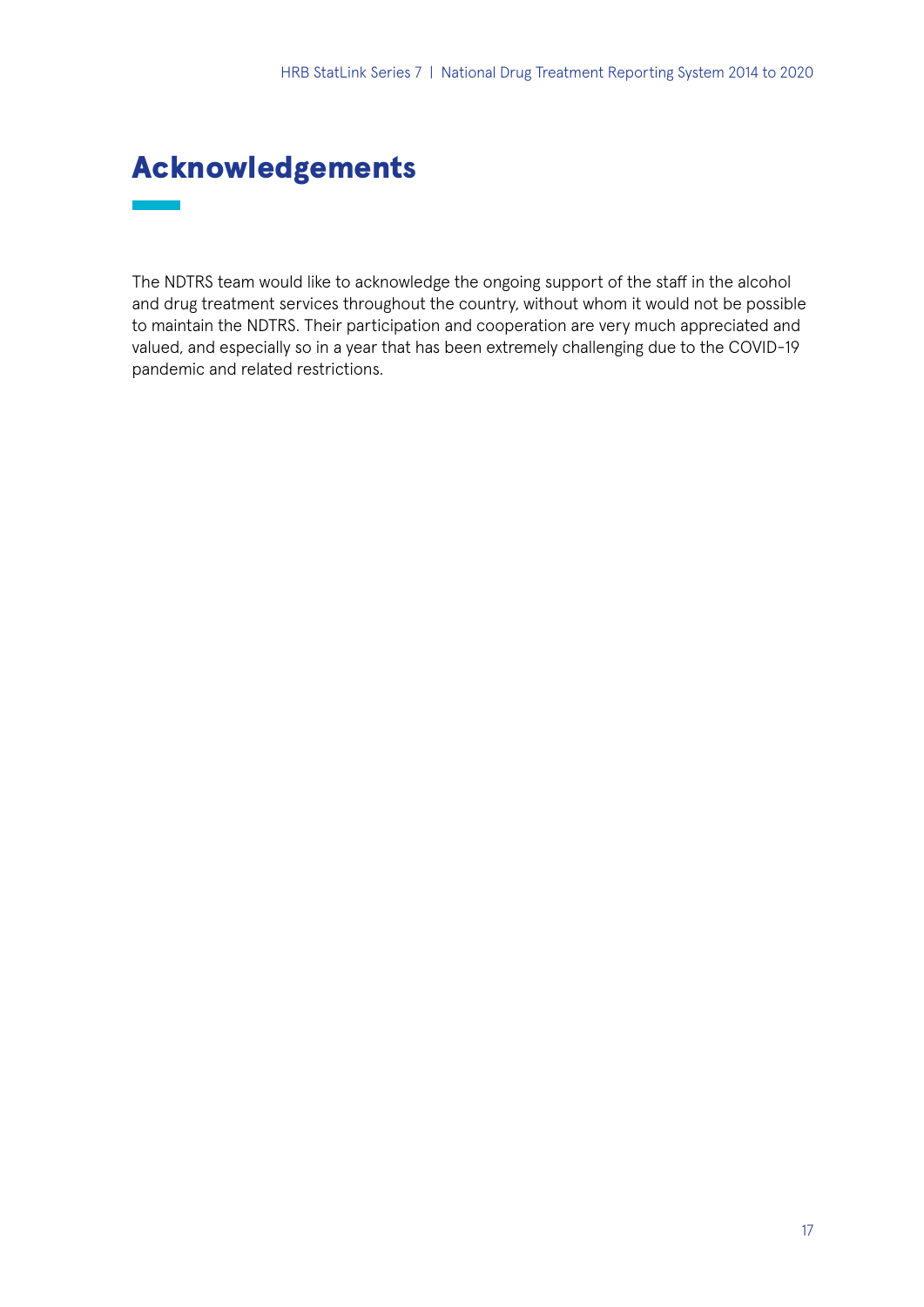### **Notes**

- 1. This document may be cited as: O'Neill D, Carew AM, and Lyons S (2020) *Alcohol Treatment in Ireland 2014 to 2020.* HRB StatLink Series 7. Dublin: Health Research Board. Available at: [www.drugsandalcohol.ie/34164](http://www.drugsandalcohol.ie/34164) and at [www.hrb.ie/publications.](http://www.hrb.ie/publications)
- 2. More detailed information on the NDTRS methodology can be found in previously published HRB Trends Series papers at [www.hrb.ie/data-collections-evidence/alcohol-and-drug-treatment/publications/](http://www.hrb.ie/data-collections-evidence/alcohol-and-drug-treatment/publications/)
- 3. The capacity and functionality of treatment services were impacted by COVID-19 restrictions. The NDTRS surveyed participating services to estimate the impact of the restrictions on treatment data for 2020 (the response rate was 80%). Around 40% of services surveyed expressed some impact on their ability to provide returns, while around 50% expected some impact on numbers. (unpublished data)
- 4. To comply with EMCDDA requirements, and to enable services to accurately reflect their activities in response to COVID-19 restrictions, the NDTRS added functionality to the LINK database to record treatment provided over the telephone or internet (teleworking).
- 5. NDTRS data are case-based which means there is a possibility that individuals appear more than once in the database; for example, where a person receives treatment at more than one centre, or at the same centre more than once in a calendar year.
- 6. The NDTRS interactive tables will be updated to reflect the changes at: [www.drugsandalcohol.ie/tables/](http://www.drugsandalcohol.ie/tables/)
- 7. It must be noted that not all alcohol treatment services were participating in the NDTRS during the period under review. Therefore, it may be assumed that the data presented in this bulletin under-estimates the true extent of treated alcohol use in Ireland.
- 8. Coverage of services was 71.1% for 2020. The NDTRS make every attempt to ensure as complete coverage of services as possible. However, the number of services participating in the reporting system varies annually, making small fluctuations in the numbers of cases more difficult to interpret.
- 9. Babor Thomas, Higgins-Biddle John, Saunders John, and Monteiro Maristela (2001) AUDIT The Alcohol Use Disorders Identification Test Guidelines for Use in Primary Care: Second Edition. Geneva: World Health Organization [https://www.who.int/publications-detail/](https://www.who.int/publications-detail/audit-the-alcohol-use-disorders-identification-test-guidelines-for-use-in-primary-health-care) [audit-the-alcohol-use-disorders-identification-test-guidelines-for-use-in-primary](https://www.who.int/publications-detail/audit-the-alcohol-use-disorders-identification-test-guidelines-for-use-in-primary-health-care)[health-care](https://www.who.int/publications-detail/audit-the-alcohol-use-disorders-identification-test-guidelines-for-use-in-primary-health-care)
- 10. Age range presented is 5th percentile to 95th percentile (90% of cases are included within this range).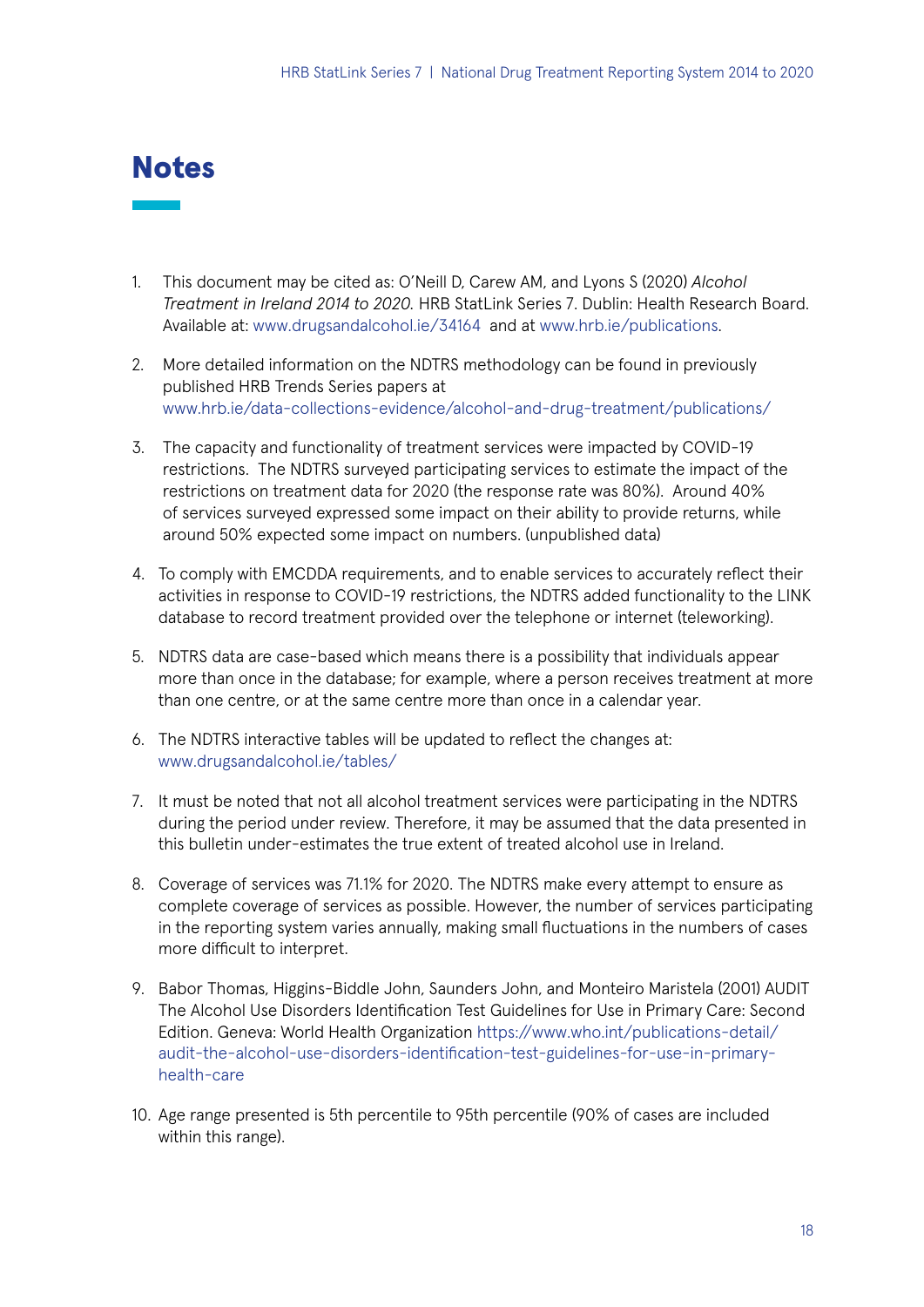- 11. Based on the 2016 Census, the proportion of Irish Travellers in the general population is 0.7% (Central Statistics Office, 2019) [www.cso.ie/en/releasesandpublications/ep/p-cp8iter/p8iter/p8e/](http://www.cso.ie/en/releasesandpublications/ep/p-cp8iter/p8iter/p8e/)
- 12. Service users *currently residing with children* refers to the 30 days prior to treatment. This includes children where the service user has a carer or guardianship role; nonrelated children such as foster children and stepchildren; and the children of a long-term cohabiting partner. Where the service user is a grandparent or other close relative and is the official guardian of a child with whom they are living, they are recorded as living with children.
- 13. Children who are *not residing with the service user* refers to children currently living with another parent; children in formal care or informal care; and children living elsewhere who are biological children/adopted children, or children who are under the official guardianship of the service user. It also refers to children who have left home, and children who are living with other family members or friends temporarily, but who are not considered by the service user to be living in care.
- 14. Drink guidelines are taken from the Health Service Executive (HSE) at [www.hse.ie/eng/health/hl/change/alcohol/](http://www.hse.ie/eng/health/hl/change/alcohol/)
- 15. Area of residence relates to the service user's place of residence in the 30 days prior to commencing treatment, for all service types excluding prison. Where a service user is treated in prison and has been in prison for less than six months prior to starting treatment, area of residence is the place of residence prior to imprisonment. Otherwise, the prison location is recorded.
- 16. Population data is taken from the Central Statistics Office at [https://www.cso.ie/en/](https://www.cso.ie/en/releasesandpublications/er/pme/populationandmigrationestimatesapril2020/) [releasesandpublications/er/pme/populationandmigrationestimatesapril2020/](https://www.cso.ie/en/releasesandpublications/er/pme/populationandmigrationestimatesapril2020/)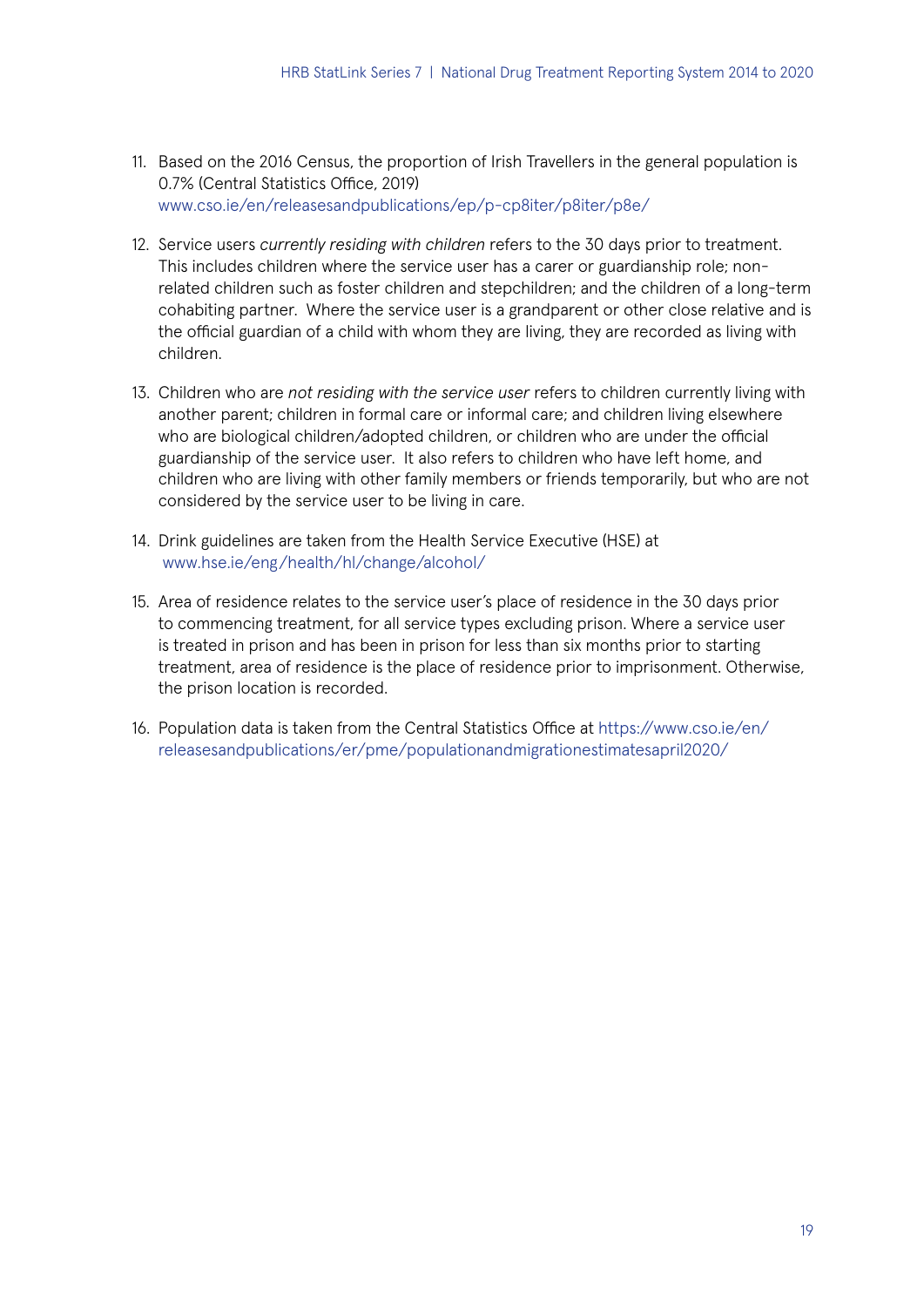## Appendix A: Number of alcohol cases treated, by county, NDTRS 2014 to 2020

|                  | 2014         |        |      | 2015   |              | 2016   |      | 2017   |              | 2018   |              | 2019   | 2020         |        |
|------------------|--------------|--------|------|--------|--------------|--------|------|--------|--------------|--------|--------------|--------|--------------|--------|
|                  | $\mathsf{n}$ | (%)    | n    | (%)    | $\mathsf{n}$ | (%)    | n    | (%)    | $\mathsf{n}$ | (%)    | $\mathsf{n}$ | (% )   | $\mathsf{n}$ | (%)    |
| <b>All cases</b> | 7760         |        | 7618 |        | 7643         |        | 7350 |        | 7464         |        | 7546         |        | 5824         |        |
| Carlow           | 127          | (1.6)  | 117  | (1.5)  | 86           | (1.1)  | 99   | (1.3)  | 100          | (1.3)  | 82           | (1.1)  | 54           | (0.9)  |
| Cavan            | 55           | (0.7)  | 100  | (1.3)  | 91           | (1.2)  | 89   | (1.2)  | 78           | (1.0)  | 94           | (1.2)  | 67           | (1.2)  |
| Clare            | 121          | (1.6)  | 138  | (1.8)  | 127          | (1.7)  | 91   | (1.2)  | 106          | (1.4)  | 111          | (1.5)  | 87           | (1.5)  |
| Cork             | 1222         | (15.7) | 985  | (12.9) | 1020         | (13.3) | 930  | (12.7) | 972          | (13.0) | 963          | (12.8) | 719          | (12.3) |
| Donegal          | 411          | (5.3)  | 396  | (5.2)  | 516          | (6.8)  | 509  | (6.9)  | 517          | (6.9)  | 526          | (7.0)  | 449          | (7.7)  |
| Dublin           | 1734         | (22.3) | 1804 | (23.7) | 1793         | (23.5) | 1808 | (24.6) | 1907         | (25.5) | 1921         | (25.5) | 1593         | (27.4) |
| Galway           | 253          | (3.3)  | 281  | (3.7)  | 298          | (3.9)  | 273  | (3.7)  | 254          | (3.4)  | 264          | (3.5)  | 130          | (2.2)  |
| Kerry            | 394          | (5.1)  | 380  | (5.0)  | 391          | (5.1)  | 310  | (4.2)  | 321          | (4.3)  | 327          | (4.3)  | 224          | (3.8)  |
| Kildare          | 211          | (2.7)  | 182  | (2.4)  | 135          | (1.8)  | 201  | (2.7)  | 182          | (2.4)  | 203          | (2.7)  | 205          | (3.5)  |
| Kilkenny         | 170          | (2.2)  | 140  | (1.8)  | 137          | (1.8)  | 142  | (1.9)  | 173          | (2.3)  | 134          | (1.8)  | 97           | (1.7)  |
| Laois            | 128          | (1.6)  | 74   | (1.0)  | 96           | (1.3)  | 137  | (1.9)  | 145          | (1.9)  | 122          | (1.6)  | 58           | (1.0)  |
| Leitrim          | 70           | (0.9)  | 75   | (1.0)  | 76           | (1.0)  | 53   | (0.7)  | 59           | (0.8)  | 107          | (1.4)  | 71           | (1.2)  |
| Limerick         | 275          | (3.5)  | 260  | (3.4)  | 276          | (3.6)  | 306  | (4.2)  | 320          | (4.3)  | 374          | (5.0)  | 257          | (4.4)  |
| Longford         | 130          | (1.7)  | 119  | (1.6)  | 89           | (1.2)  | 57   | (0.8)  | 40           | (0.5)  | 50           | (0.7)  | 47           | (0.8)  |
| Louth            | 159          | (2.0)  | 174  | (2.3)  | 170          | (2.2)  | 155  | (2.1)  | 143          | (1.9)  | 154          | (2.0)  | 130          | (2.2)  |
| Mayo             | 112          | (1.4)  | 99   | (1.3)  | 111          | (1.5)  | 83   | (1.1)  | 106          | (1.4)  | 110          | (1.5)  | 54           | (0.9)  |
| Meath            | 116          | (1.5)  | 143  | (1.9)  | 129          | (1.7)  | 128  | (1.7)  | 125          | (1.7)  | 131          | (1.7)  | 87           | (1.5)  |
| Monaghan         | 52           | (0.7)  | 77   | (1.0)  | 97           | (1.3)  | 108  | (1.5)  | 73           | (1.0)  | 50           | (0.7)  | 67           | (1.2)  |
| Offaly           | 196          | (2.5)  | 164  | (2.2)  | 132          | (1.7)  | 118  | (1.6)  | 94           | (1.3)  | 97           | (1.3)  | 47           | (0.8)  |
| Roscommon        | 35           | (0.5)  | 50   | (0.7)  | 43           | (0.6)  | 39   | (0.5)  | 38           | (0.5)  | 64           | (0.8)  | 67           | (1.2)  |
| Sligo            | 177          | (2.3)  | 222  | (2.9)  | 166          | (2.2)  | 197  | (2.7)  | 175          | (2.3)  | 224          | (3.0)  | 139          | (2.4)  |
| Tipperary        | 349          | (4.5)  | 354  | (4.6)  | 329          | (4.3)  | 338  | (4.6)  | 367          | (4.9)  | 368          | (4.9)  | 267          | (4.6)  |
| Waterford        | 433          | (5.6)  | 447  | (5.9)  | 436          | (5.7)  | 455  | (6.2)  | 441          | (5.9)  | 427          | (5.7)  | 361          | (6.2)  |
| Wexford          | 340          | (4.4)  | 382  | (5.0)  | 380          | (5.0)  | 374  | (5.1)  | 385          | (5.2)  | 354          | (4.7)  | 280          | (4.8)  |
| Westmeath        | 243          | (3.1)  | 206  | (2.7)  | 239          | (3.1)  | 128  | (1.7)  | 81           | (1.1)  | 94           | (1.2)  | 62           | (1.1)  |
| Wicklow          | 168          | (2.2)  | 159  | (2.1)  | 123          | (1.6)  | 140  | (1.9)  | 180          | (2.4)  | 161          | (2.1)  | 166          | (2.9)  |
| Ireland unknown  | 27           | (0.3)  | 28   | (0.4)  | 102          | (1.3)  | 39   | (0.5)  | 33           | (0.4)  | 8            | (0.1)  | 8            | (0.1)  |
| Outside Ireland  | 52           | (0.7)  | 62   | (0.8)  | 55           | (0.7)  | 43   | (0.6)  | 49           | (0.7)  | 26           | (0.3)  | 31           | (0.5)  |
| <b>Total</b>     | 7760         |        | 7618 |        | 7643         |        | 7350 |        | 7464         |        | 7546         |        | 5824         |        |